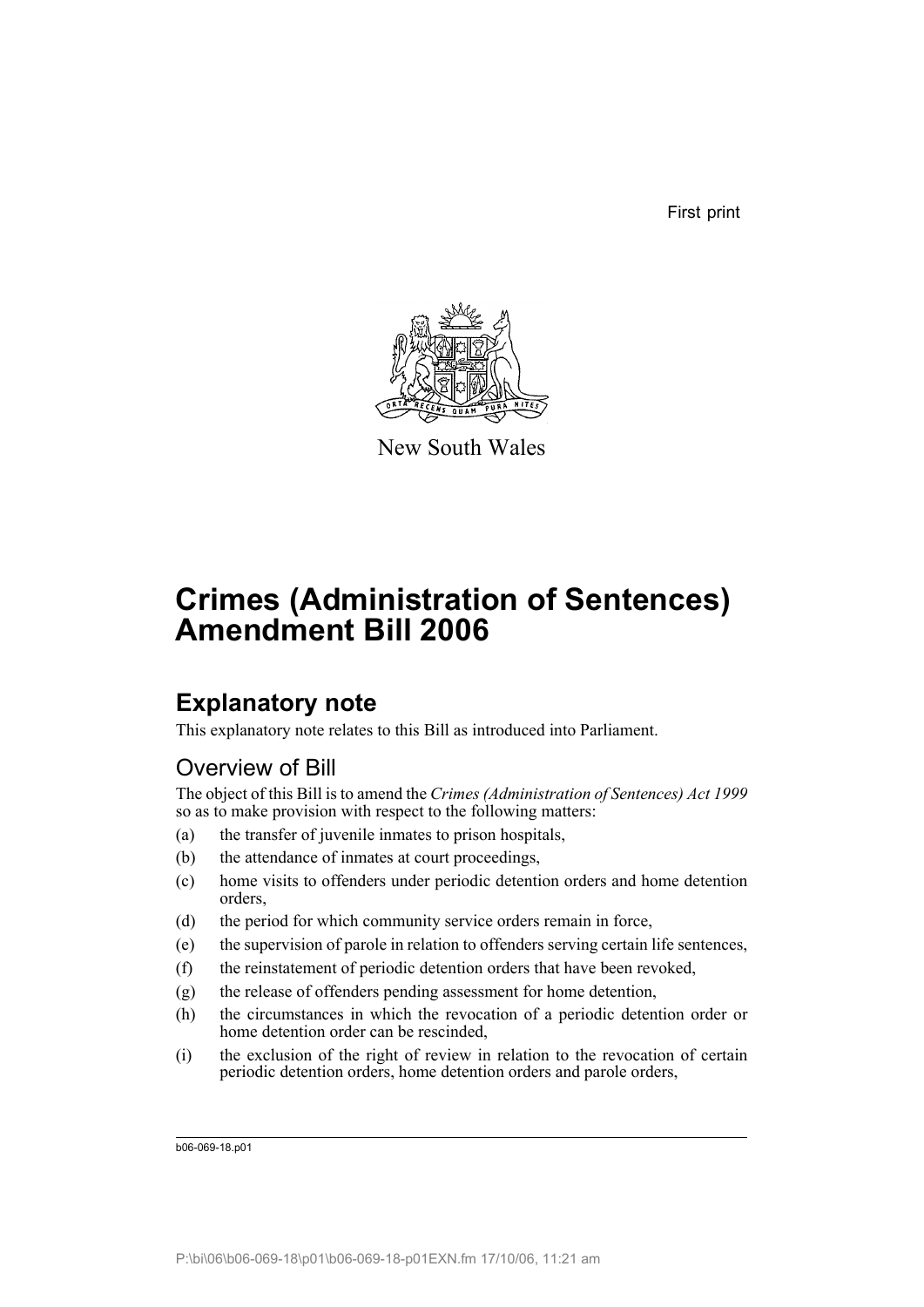Explanatory note

- (j) the suspension of warrants of commitment,
- (k) the documents to which an offender's victim may be given access,
- (l) the supervision of community service work,
- (m) the appointment and functions of Departmental compliance and monitoring officers,
- (n) the testing of staff for alcohol and prohibited drugs,
- (o) other minor, consequential and ancillary matters,
- (p) savings and transitional provisions in relation to the proposed amendments.

The Bill also makes consequential amendments to the *Crimes (Administration of Sentences) Regulation 2001* and to the *Children (Detention Centres) Act 1987*.

### Outline of provisions

**Clause 1** sets out the name (also called the short title) of the proposed Act.

**Clause 2** provides for the commencement of the proposed Act on a day or days to be appointed by proclamation.

**Clause 3** is a formal provision that gives effect to the amendments to the *Crimes (Administration of Sentences) Act 1999* set out in Schedule 1.

**Clause 4** is a formal provision that gives effect to the amendments to the *Crimes (Administration of Sentences) Regulation 2001* set out in Schedule 2.

**Clause 5** is a formal provision that gives effect to the amendment to the *Children (Detention Centres) Act 1987* set out in Schedule 3.

**Clause 6** provides for the repeal of the proposed Act after all the amendments made by the proposed Act have commenced. Once the amendments have commenced the proposed Act will be spent and section 30 of the *Interpretation Act 1987* provides that the repeal of an amending Act does not affect the amendments made by that Act.

## **Schedule 1 Amendment of Crimes (Administration of Sentences) Act 1999**

#### **Transfer of juvenile inmates to prison hospitals**

Section 41C provides for the transfer of a juvenile inmate (that is, an inmate who is under the age of 21 years) between adult and juvenile correctional centres. Such transfers are subject to restrictions intended to benefit the welfare of the juvenile inmate, but impede emergency transfers to prison hospitals. **Schedule 1 [4]** amends section 41C so as to disapply those subsections with respect to the transfer of a juvenile inmate to a prison hospital, and further amends that section so as to require prior consultation with the Chief Executive Officer, Justice Health, before such a transfer may be made.

Explanatory note page 2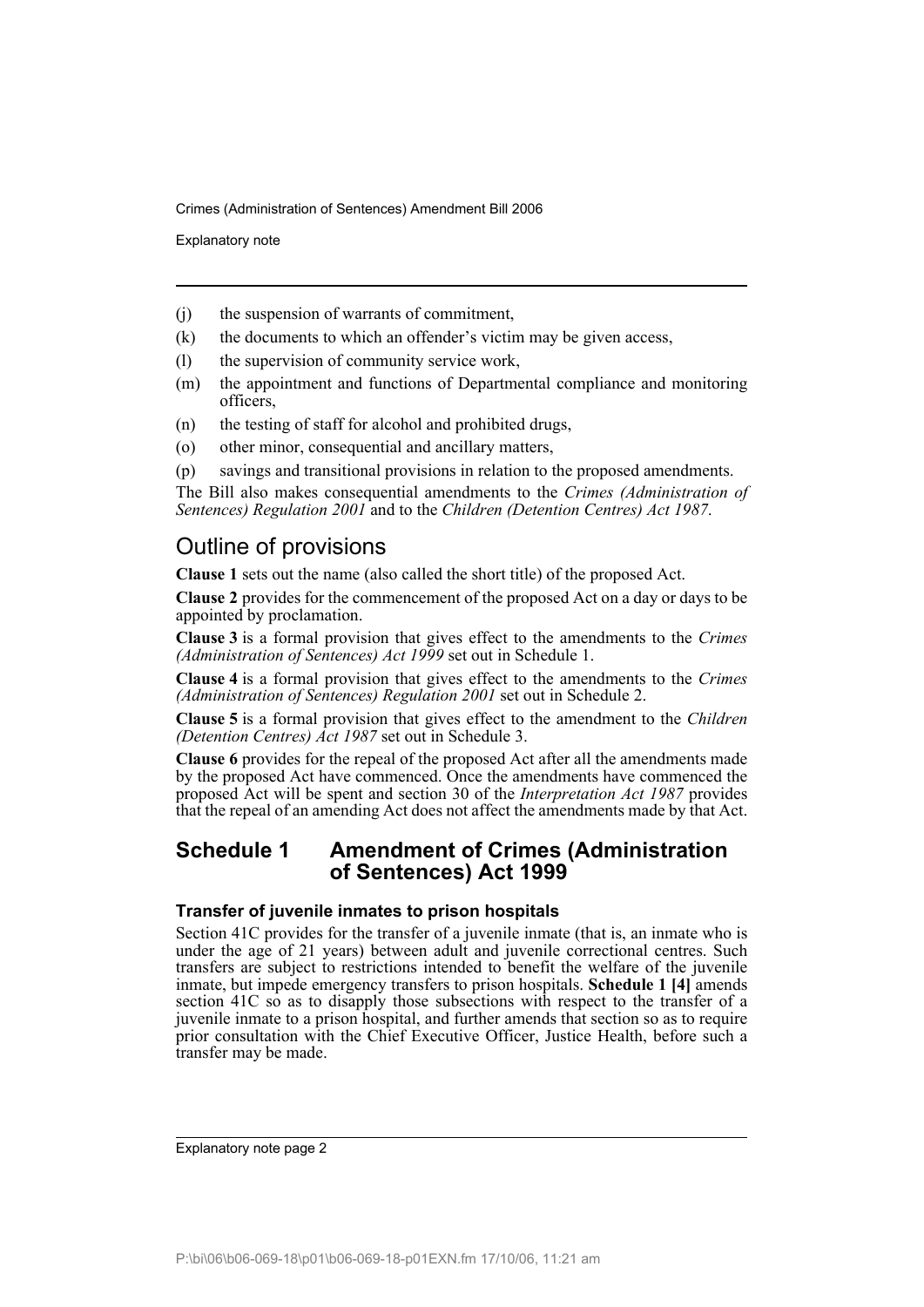Explanatory note

#### **Attendance of inmates at court proceedings**

**Schedule 1 [5] and [6]** amend section 77 so as to provide that orders requiring the attendance of an inmate at court proceedings are to be sent to the Commissioner of Corrective Services instead of to the governor of the correctional centre in which the inmate is held.

#### **Home visits to offenders**

**Schedule 1 [7]** amends section 81 so as to make it an obligation under an offender's periodic detention order that the offender will permit home visits by members of staff of the Department of Corrective Services. **Schedule 1 [9]** makes a similar amendment to section 104 in relation to offenders under home detention orders.

#### **Expiry of community service orders**

**Schedule 1 [12]** amends section 110 so as to omit a provision that provides for the termination of a community service order (and therefore the termination of an offender's obligation to perform community service work) at the expiry of the relevant maximum period for that order. The effect of this amendment is to require an offender to continue performing community service work after the expiry of that period. **Schedule 1 [14] and [15]** make consequential amendments to sections 114 and 115.

#### **Lifetime supervision of lifetime parolees**

**Schedule 1 [19]** inserts a new section 128B so as to provide that any parole granted to an offender serving an existing life sentence within the meaning of Schedule 1 to the *Crimes (Sentencing Procedure) Act 1999* (that is, a life sentence imposed in accordance with the law prevailing before the "truth in sentencing" legislation of 1990 commenced) is to be subject to a condition requiring lifetime supervision during which the offender must comply with obligations imposed by the Commissioner of Corrective Services. Those obligations must not be inconsistent with the standard conditions imposed by the Act or the regulations or any condition imposed by the sentencing court or the Parole Authority. **Schedule 1 [17] and [18]** make consequential amendments to section 128.

#### **Reinstatement of periodic detention orders**

**Schedule 1 [25]** amends section 164A so as to ensure that an offender's application for the reinstatement of a periodic detention order that has been revoked may not be made until the offender has spent at least 3 months in custody since the order was revoked and must indicate what the offender has done, or is doing, to ensure his or her compliance with the order in the event that it is reinstated.

Explanatory note page 3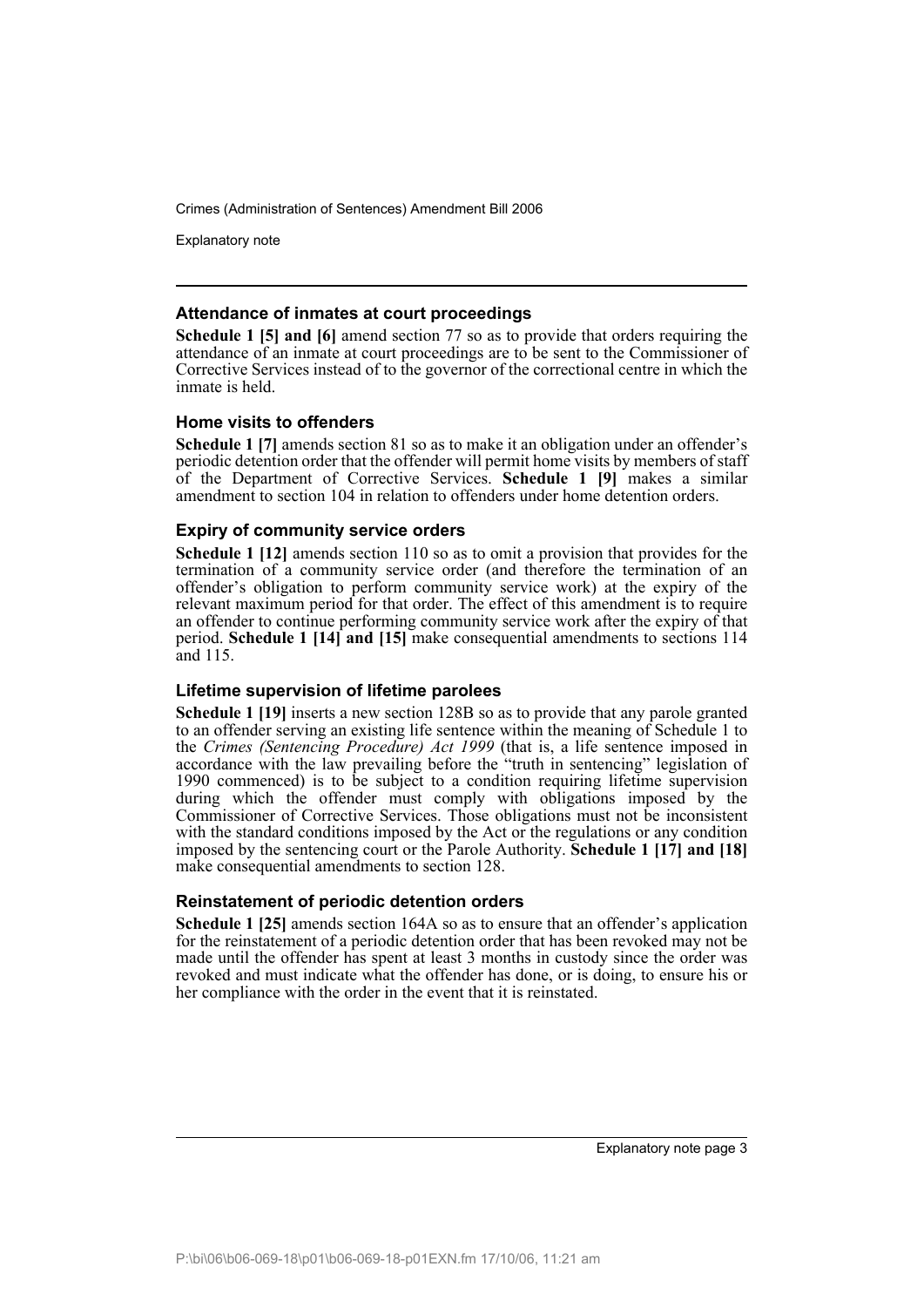Explanatory note

#### **Release of offenders pending assessment for home detention**

Section 165AA currently permits the State Parole Authority, when considering whether to replace an offender's periodic detention order with a home detention order, to make an order releasing an offender from custody pending its decision. **Schedule 1 [26]** amends section 165AA so that a similar order may be made to allow an offender who is not in custody to remain at large.

#### **Rescission of revocation of periodic detention orders and home detention orders**

**Schedule 1 [27]** amends section 175 so as to restrict the State Parole Authority's power to rescind the revocation of a periodic detention order or a home detention order, under all circumstances, to those situations in which it would be manifestly unjust not to do so.

#### **Exclusion of rights of review in relation to revocation of periodic detention orders, home detention orders and parole orders**

**Schedule 1 [28]** inserts a new section 175A so as to provide that revocation of an offender's periodic detention order, home detention order or parole order is not reviewable if the revocation occurs within the last 30 days of the offender's sentence.

#### **Suspension of warrants of commitment**

**Schedule 1 [29]** amends section 181 so as to enable the State Parole Authority to recall or suspend any warrant that it has issued under that section. **Schedule 1 [30]–[32]** make consequential amendments to section 181.

#### **Documents to which an offender's victim may be given access**

**Schedule 1 [35]** amends section 193A so as to restrict the class of documents to which a serious offender's victim is entitled to be given access to those documents that indicate the measures that the offender has taken, or is taking, to address his or her offending behaviour.

#### **Supervision of community service work**

**Schedule 1 [36]** inserts a new section 235F so as to provide that, at any place at which community service work is being performed both by offenders under periodic detention orders and offenders under community service orders, the work may be supervised either by periodic detention field officers (whose functions are defined in existing section  $235D$ ) or by community service field officers (whose functions are defined in proposed section 235E). **Schedule 1 [10], [11], [13] and [16]** make consequential amendments to sections 107, 112 and 117.

#### **Departmental compliance and monitoring officers**

**Schedule 1 [36]** inserts a new section 235G so as to enable the Commissioner to appoint members of staff of the Department of Corrective Services as compliance

Explanatory note page 4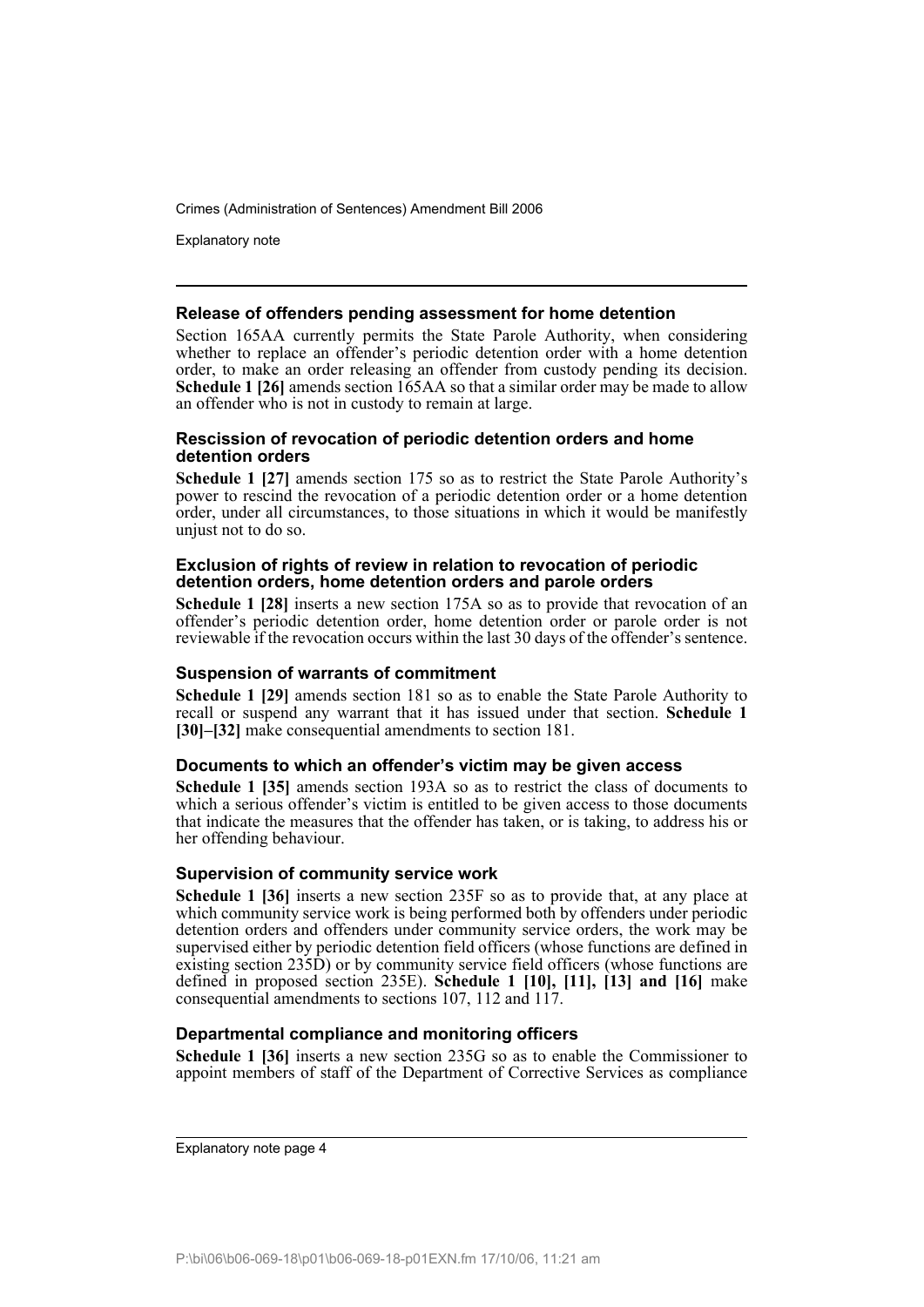Explanatory note

and monitoring officers. Such officers will be able to exercise, in relation to offenders outside a correctional centre, certain powers of arrest, powers of drug and alcohol testing and powers of search and detention, being powers that are currently exercisable only by correctional officers. Any qualifications on the exercise of those powers by correctional officers will apply equally to their exercise by compliance and monitoring officers, except that they will be able to be exercised wherever the offender happens to be. The proposed section is not to be construed as conferring a power of entry to premises.

#### **Testing of staff for alcohol and prohibited drugs**

**Schedule 1 [37]** amends section 236F so as to make it clear that testing of staff for alcohol and prohibited drugs can be conducted not only on a random basis but also on the basis of the results of previous testing.

#### **Minor, consequential and ancillary amendments**

**Schedule 1 [2] and [3]** amend section 3 (1) so as to insert a new definition of *general manager* and omit the definition of *governor*. **Schedule 1 [1]** amends the whole Act so as to substitute references to "governor" with references to "general manager".

**Schedule 1 [8]** amends section 87 so as to ensure that any leave of absence granted under that section may be granted subject to conditions.

**Schedule 1 [20]** amends section 138 so as to remove certain words by way of minor law revision.

**Schedule 1 [21]–[23]** amend section 139 so as to refer to the decisions, rather than the initial intentions, of the State Parole Authority in relation to its dealings with certain applications for parole.

**Schedule 1 [24]** amends section 141A so that regulations with respect to submissions made to the State Parole Authority by the Commissioner of Corrective Services in connection with the granting of parole to an offender who is not a serious offender may be made in the same way as regulations may be made with respect to submissions made by the State under section 153 in connection with the granting of parole to a serious offender.

**Schedule 1 [33]** amends section 185 so that regulations may be made with respect to submissions made to the State Parole Authority by the Commissioner of Corrective Services in connection with any advice to the Authority that is given by the Serious Offenders Review Council in relation to the exercise of the Authority's functions.

**Schedule 1 [34]** amends section 190 so as to correct an incorrect cross-reference.

#### **Savings and transitional provisions**

**Schedule 1 [38]** amends clause 1 of Schedule 5 so as to enable savings and transitional regulations to be made as a consequence of the enactment of the proposed Act. **Schedule 1 [39]** enacts specific savings and transitional provisions in this regard.

Explanatory note page 5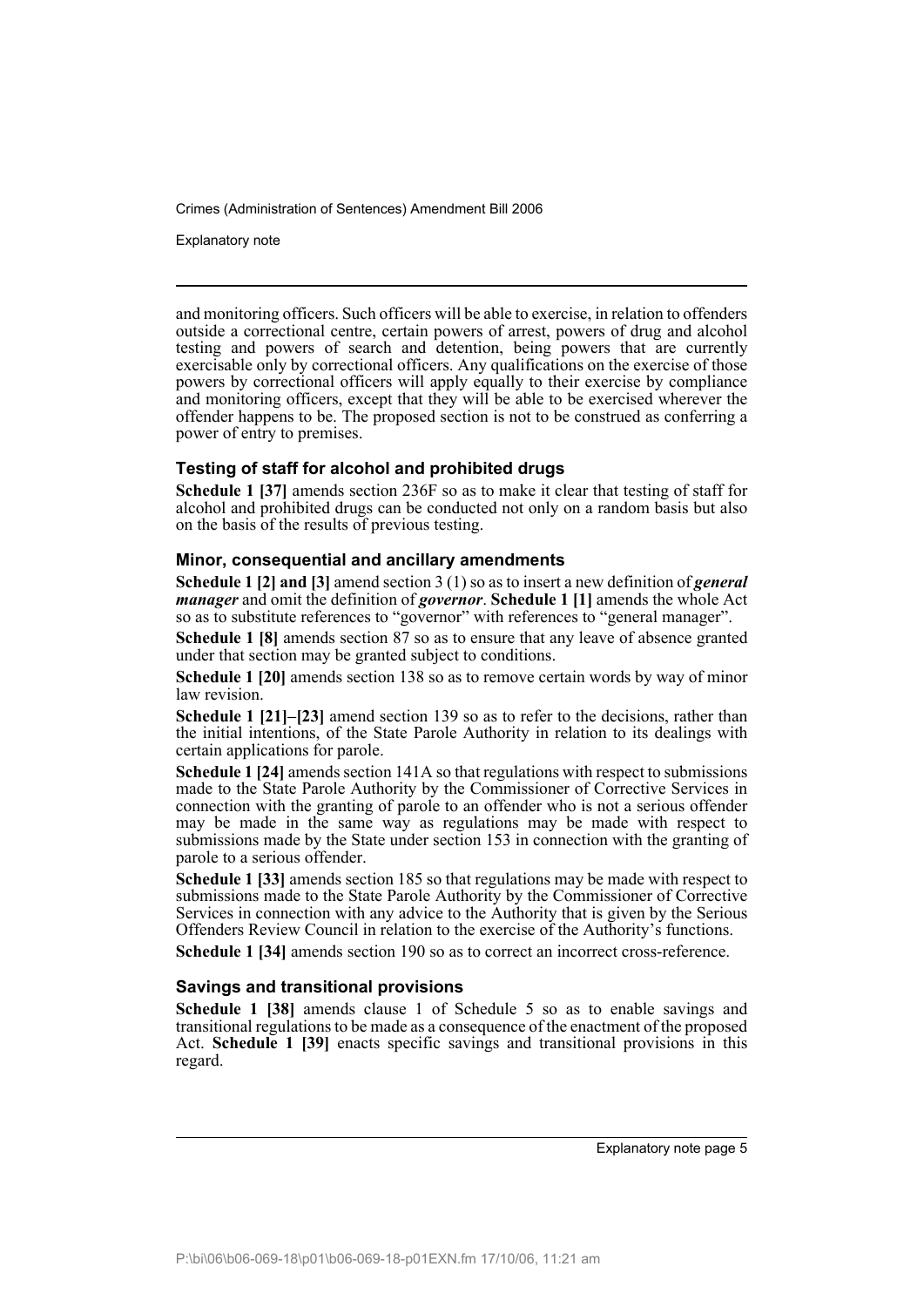Explanatory note

## **Schedule 2 Amendment of Crimes (Administration of Sentences) Regulation 2001**

**Schedule 2 [2]** amends clause 216 so as to prescribe supervision by a Departmental officer as supervision for an offender to whom section 128B of the *Crimes (Administration of Sentences) Act 1999* (to be inserted by Schedule 1 [19]) applies, in addition to supervision by a probation and parole officer that applies to all other offenders on parole.

**Schedule 2 [5]** inserts a new clause 218A, to apply to an offender to whom section 128B of the *Crimes (Administration of Sentences) Act 1999* applies, so as to require that an offender's obligations under that section to be reviewed at intervals of not more than 12 months, and that any new obligations imposed on the offender be notified to the State Parole Authority.

**Schedule 2 [1], [3] and [4]** make consequential amendments to clauses 216, 217 and 218.

## **Schedule 3 Amendment of Children (Detention Centres) Act 1987**

**Schedule 3** amends section 37J so as to make it clear that testing of staff for alcohol and prohibited drugs can be conducted not only on a random basis but also on the basis of the results of previous testing.

Explanatory note page 6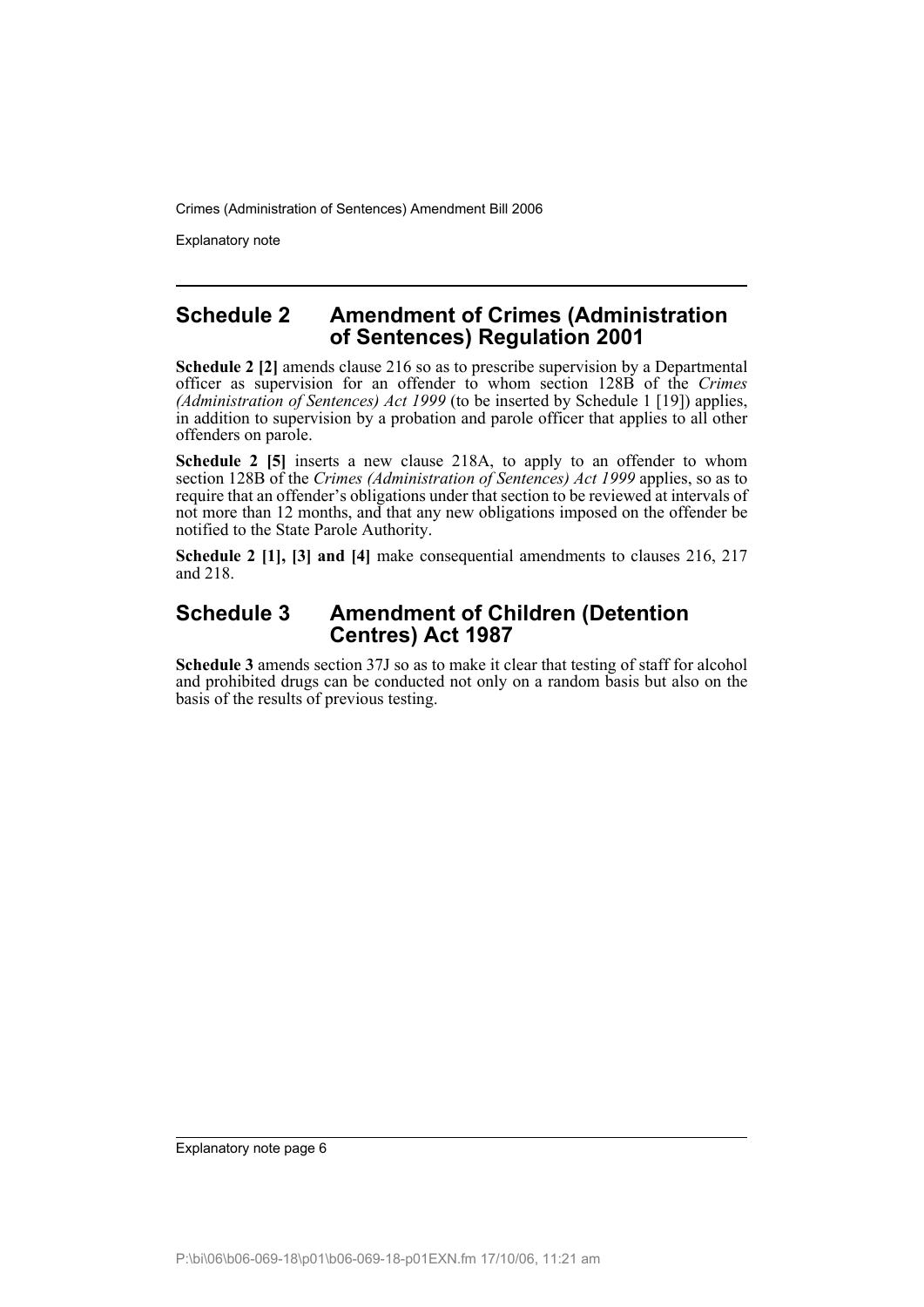First print



New South Wales

# **Crimes (Administration of Sentences) Amendment Bill 2006**

## **Contents**

|            |                                                                             | Page                  |
|------------|-----------------------------------------------------------------------------|-----------------------|
|            | Name of Act                                                                 | 2                     |
| 2          | Commencement                                                                | 2                     |
| 3          | Amendment of Crimes (Administration of Sentences)<br>Act 1999 No 93         | $\overline{2}$        |
| 4          | Amendment of Crimes (Administration of Sentences)<br>Regulation 2001        | $\mathbf{2}^{\prime}$ |
| 5.         | Amendment of Children (Detention Centres) Act 1987<br>No 57                 | 2                     |
| 6          | Repeal of Act                                                               | 2                     |
| Schedule 1 | Amendment of Crimes (Administration of Sentences)<br>Act 1999               | 3                     |
| Schedule 2 | Amendment of Crimes (Administration of Sentences)<br><b>Regulation 2001</b> | 12                    |
| Schedule 3 | Amendment of Children (Detention Centres) Act 1987                          | 14                    |

b06-069-18.p01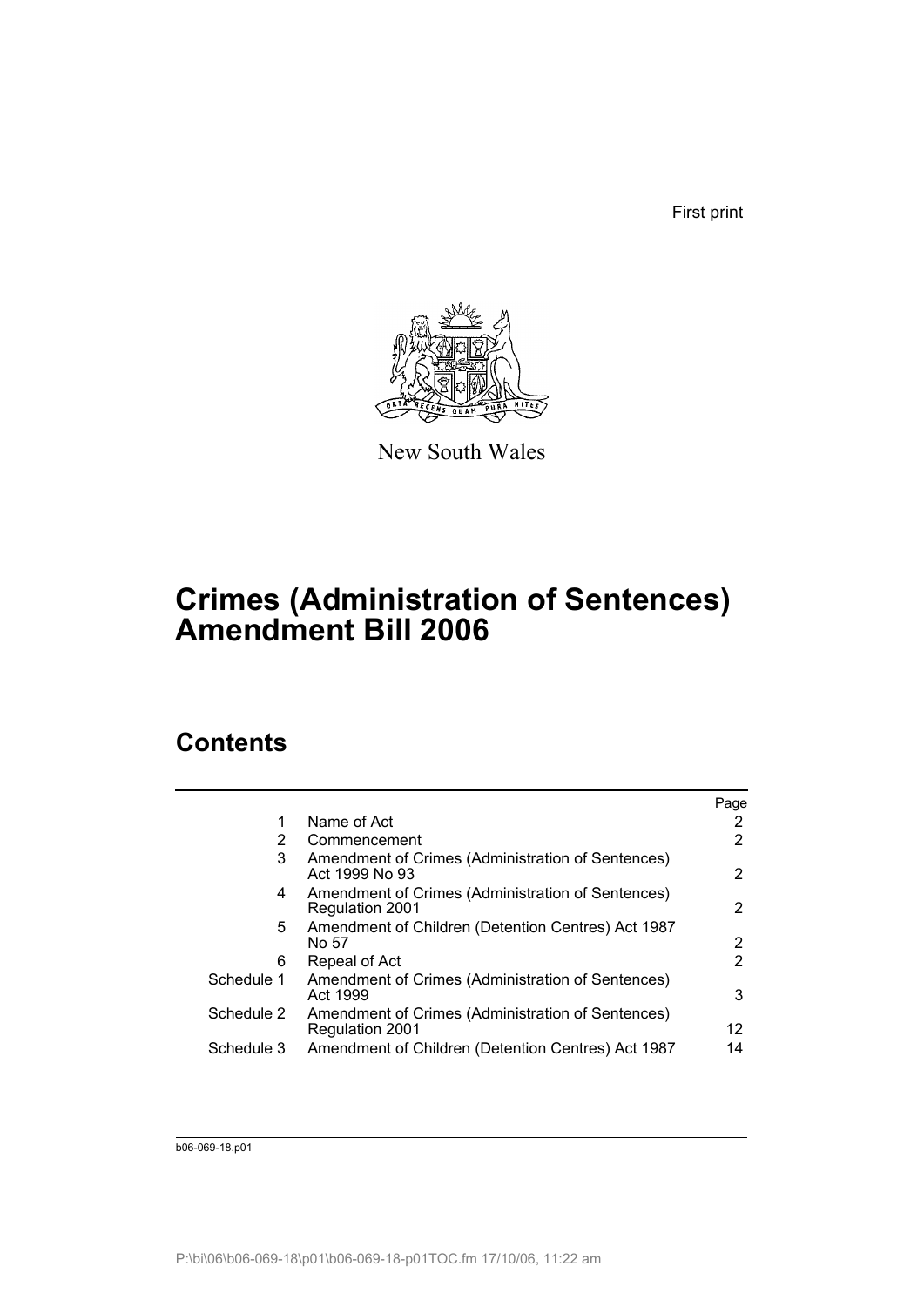Contents

Page

Contents page 2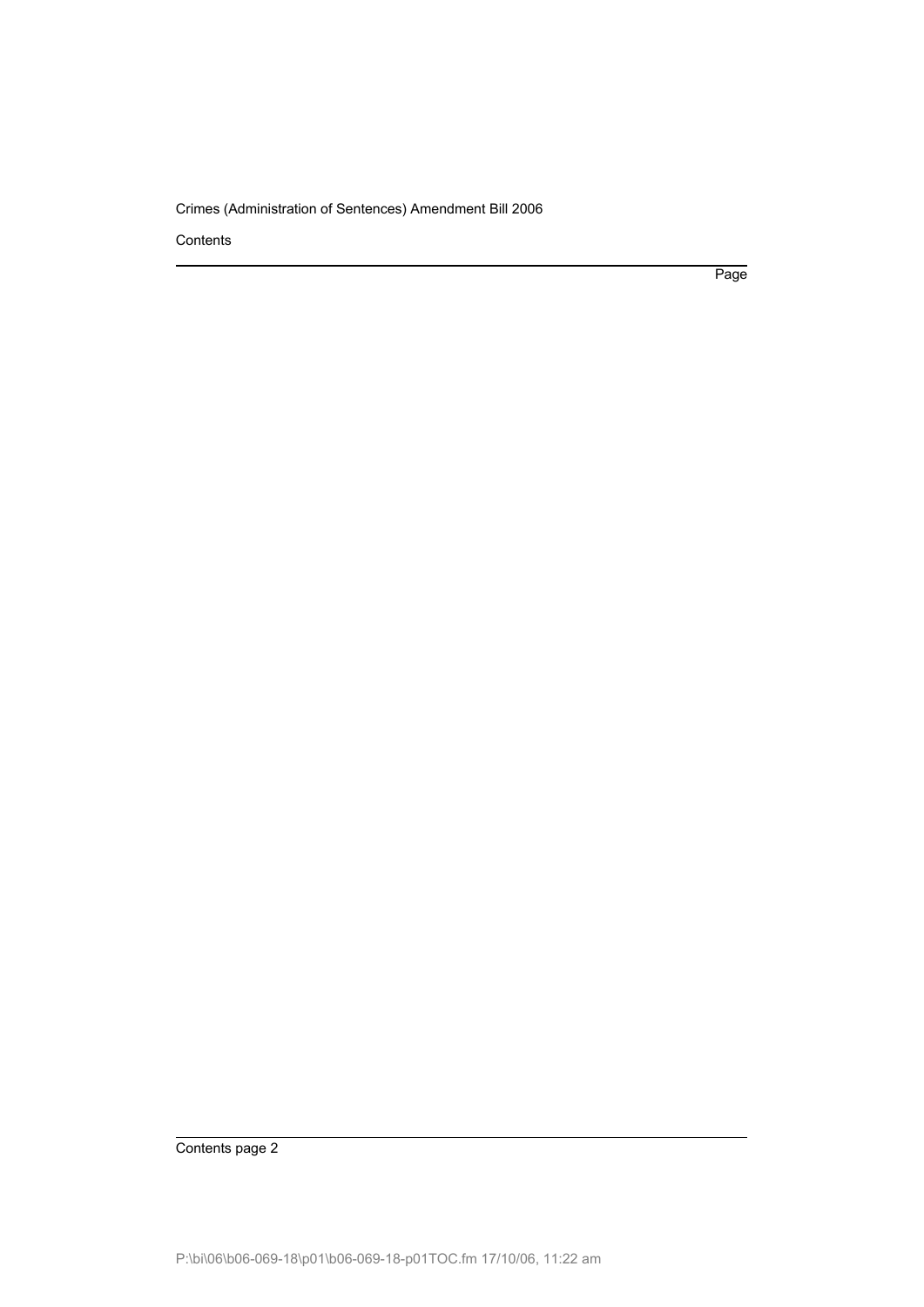

New South Wales

# **Crimes (Administration of Sentences) Amendment Bill 2006**

No , 2006

## **A Bill for**

An Act to amend the *Crimes (Administration of Sentences) Act 1999* with respect to the supervision of lifetime parolees and other miscellaneous matters; and for other purposes.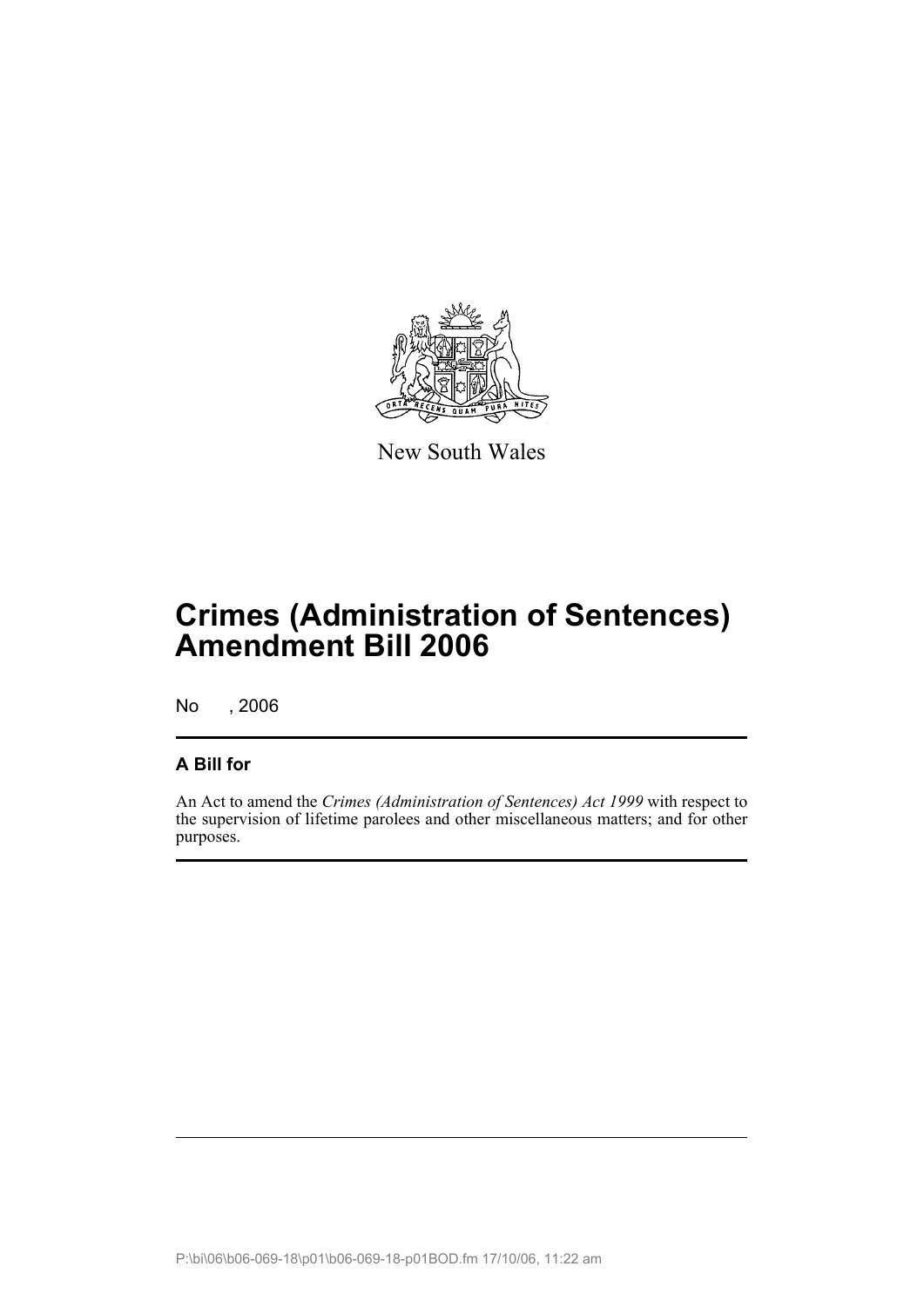<span id="page-9-5"></span><span id="page-9-4"></span><span id="page-9-3"></span><span id="page-9-2"></span><span id="page-9-1"></span><span id="page-9-0"></span>

|              |     | The Legislature of New South Wales enacts:                                                                                                                | $\mathbf{1}$        |
|--------------|-----|-----------------------------------------------------------------------------------------------------------------------------------------------------------|---------------------|
| 1            |     | Name of Act                                                                                                                                               | $\overline{2}$      |
|              |     | This Act is the Crimes (Administration of Sentences) Amendment<br>Act 2006.                                                                               | 3<br>$\overline{4}$ |
| $\mathbf{2}$ |     | <b>Commencement</b>                                                                                                                                       | 5                   |
|              |     | This Act commences on a day or days to be appointed by proclamation.                                                                                      | $6\phantom{1}$      |
| 3            |     | Amendment of Crimes (Administration of Sentences) Act 1999 No 93                                                                                          | $\overline{7}$      |
|              |     | The Crimes (Administration of Sentences) Act 1999 is amended as set<br>out in Schedule 1.                                                                 | 8<br>9              |
| 4            |     | Amendment of Crimes (Administration of Sentences) Regulation 2001                                                                                         | 10                  |
|              |     | The Crimes (Administration of Sentences) Regulation 2001 is amended<br>as set out in Schedule 2.                                                          | 11<br>12            |
| 5            |     | Amendment of Children (Detention Centres) Act 1987 No 57                                                                                                  | 13                  |
|              |     | The Children (Detention Centres) Act 1987 is amended as set out in<br>Schedule 3.                                                                         | 14<br>15            |
| 6            |     | <b>Repeal of Act</b>                                                                                                                                      | 16                  |
|              | (1) | This Act is repealed on the day following the day on which all of the<br>provisions of this Act have commenced.                                           | 17<br>18            |
|              | (2) | The repeal of this Act does not, because of the operation of section 30<br>of the <i>Interpretation Act 1987</i> , affect any amendment made by this Act. | 19<br>20            |
|              |     |                                                                                                                                                           |                     |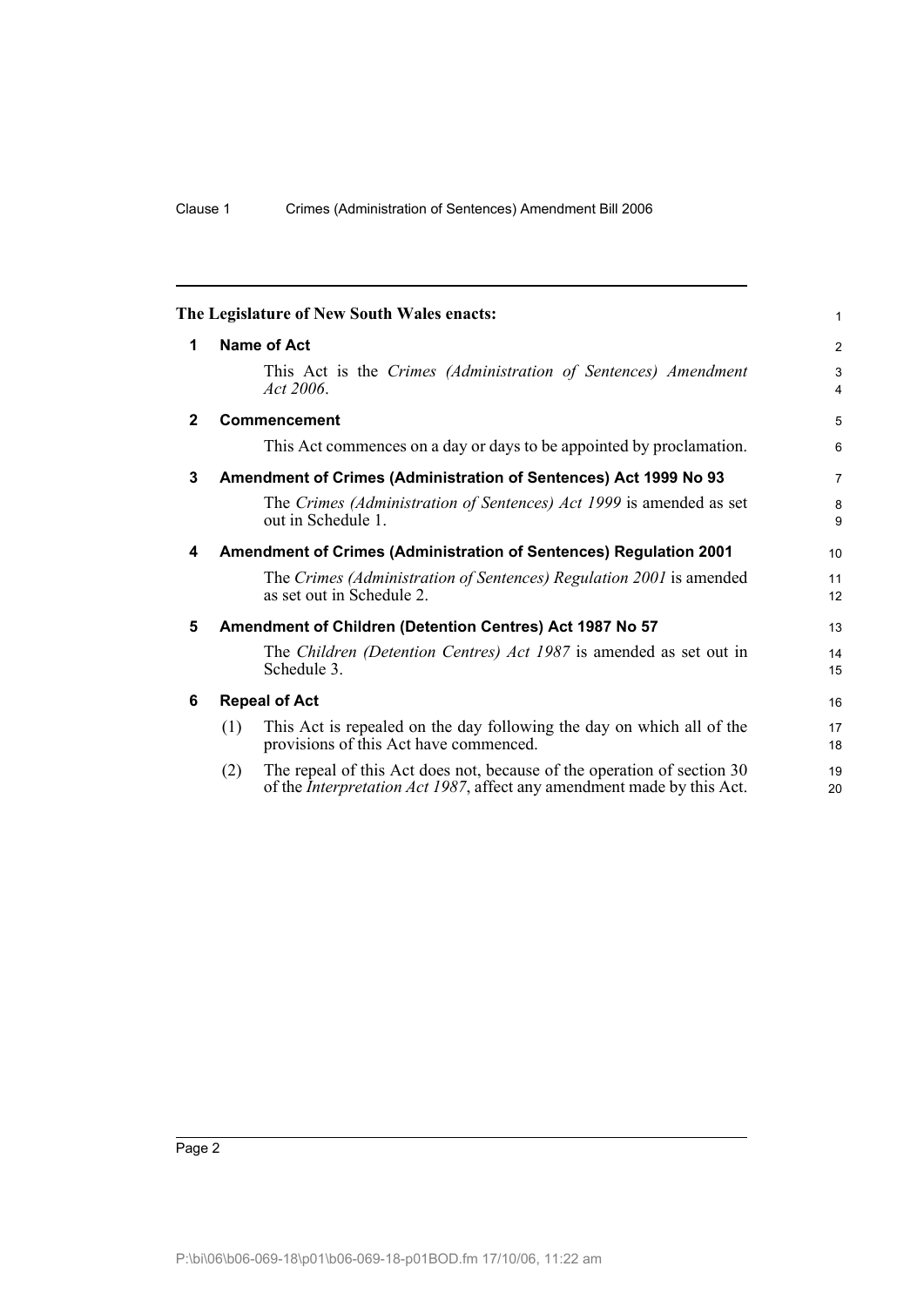Amendment of Crimes (Administration of Sentences) Act 1999 Schedule 1

#### <span id="page-10-0"></span>**Schedule 1 Amendment of Crimes (Administration of Sentences) Act 1999** (Section 3) **[1] The whole Act (sections 3 (1) and 77 (1) and (2) and Schedule 5 excepted)** Omit "governor", "governors", "governor's" and "Governors" (but not "Governor") wherever occurring. Insert instead "general manager", "general managers", "general manager's" and "General managers", respectively. **[2] Section 3 Interpretation** Insert in alphabetical order in section 3 (1): *general manager* means: (a) in relation to a correctional centre, the general manager of the correctional centre, or (b) in relation to a periodic detention centre, the general manager of the correctional centre who is responsible for the periodic detention centre by virtue of a proclamation referred to in section 226 (3), and includes any person who is for the time being in charge of the correctional centre referred to in paragraph (a) or (b), as the case requires. **[3] Section 3 (1), definition of "governor"** Omit the definition. **[4] Section 41C Transfers to and from juvenile correctional centres** Insert after section 41C (4) (after the note): (5) Subsections (2), (3) and (4) do not apply to the transfer of a juvenile inmate to a hospital pursuant to an order by the Commissioner under section 24. (6) Such an order may not be made without prior consultation between the Commissioner and the Chief Executive Officer, Justice Health. **[5] Section 77 Attendance of inmates before courts and court officers** Omit "the governor of the correctional centre in which the inmate is held" from section  $77(1)$ . Insert instead "the Commissioner". 1  $\mathfrak{p}$ 3 4 5 6 7 8 9 10 11 12 13 14 15 16 17 18 19 20 21  $22$ 23 24 25 26 27 28 29 30 31 32 33  $34$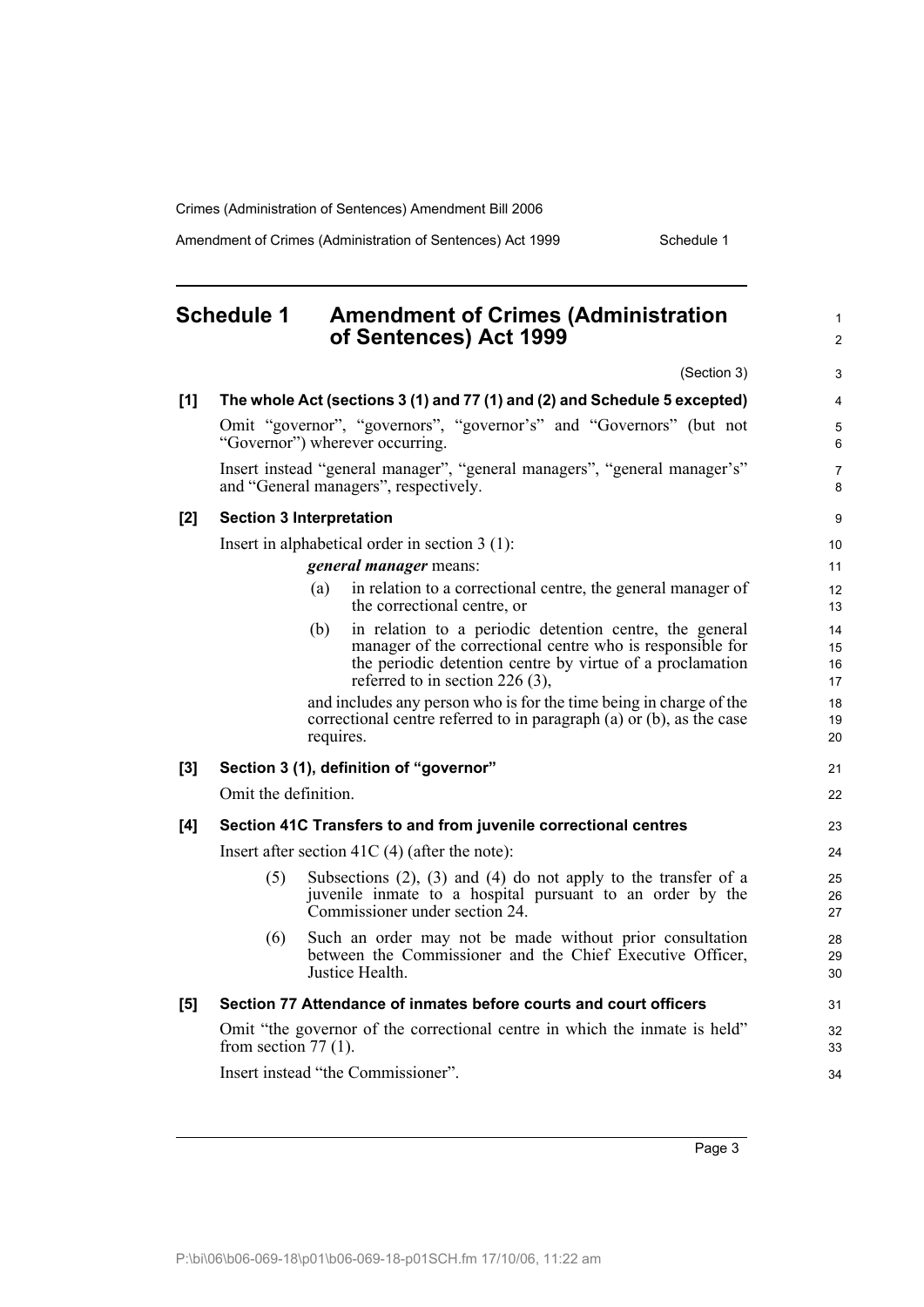Schedule 1 Amendment of Crimes (Administration of Sentences) Act 1999

|           |     |                                                                                                                                                              | 1                                                                                                                                                                                                                                                                                                                                                                                                                                                                                                                                                                                                                                                                                                                                                                                                                                                                                                                                                                                           |
|-----------|-----|--------------------------------------------------------------------------------------------------------------------------------------------------------------|---------------------------------------------------------------------------------------------------------------------------------------------------------------------------------------------------------------------------------------------------------------------------------------------------------------------------------------------------------------------------------------------------------------------------------------------------------------------------------------------------------------------------------------------------------------------------------------------------------------------------------------------------------------------------------------------------------------------------------------------------------------------------------------------------------------------------------------------------------------------------------------------------------------------------------------------------------------------------------------------|
|           |     |                                                                                                                                                              | $\overline{c}$                                                                                                                                                                                                                                                                                                                                                                                                                                                                                                                                                                                                                                                                                                                                                                                                                                                                                                                                                                              |
| is held". |     |                                                                                                                                                              | 3<br>4                                                                                                                                                                                                                                                                                                                                                                                                                                                                                                                                                                                                                                                                                                                                                                                                                                                                                                                                                                                      |
|           |     |                                                                                                                                                              | 5                                                                                                                                                                                                                                                                                                                                                                                                                                                                                                                                                                                                                                                                                                                                                                                                                                                                                                                                                                                           |
|           |     |                                                                                                                                                              | 6                                                                                                                                                                                                                                                                                                                                                                                                                                                                                                                                                                                                                                                                                                                                                                                                                                                                                                                                                                                           |
|           |     | , and                                                                                                                                                        | $\overline{7}$                                                                                                                                                                                                                                                                                                                                                                                                                                                                                                                                                                                                                                                                                                                                                                                                                                                                                                                                                                              |
|           | (d) | to permit any correctional officer or other member of staff<br>of the Department to visit the offender at the offender's<br>residential address at any time. | 8<br>9<br>10                                                                                                                                                                                                                                                                                                                                                                                                                                                                                                                                                                                                                                                                                                                                                                                                                                                                                                                                                                                |
|           |     |                                                                                                                                                              | 11                                                                                                                                                                                                                                                                                                                                                                                                                                                                                                                                                                                                                                                                                                                                                                                                                                                                                                                                                                                          |
|           |     |                                                                                                                                                              | 12                                                                                                                                                                                                                                                                                                                                                                                                                                                                                                                                                                                                                                                                                                                                                                                                                                                                                                                                                                                          |
| (2A)      |     |                                                                                                                                                              | 13<br>14<br>15                                                                                                                                                                                                                                                                                                                                                                                                                                                                                                                                                                                                                                                                                                                                                                                                                                                                                                                                                                              |
|           |     |                                                                                                                                                              | 16                                                                                                                                                                                                                                                                                                                                                                                                                                                                                                                                                                                                                                                                                                                                                                                                                                                                                                                                                                                          |
|           |     |                                                                                                                                                              | 17                                                                                                                                                                                                                                                                                                                                                                                                                                                                                                                                                                                                                                                                                                                                                                                                                                                                                                                                                                                          |
|           |     | , and                                                                                                                                                        | 18                                                                                                                                                                                                                                                                                                                                                                                                                                                                                                                                                                                                                                                                                                                                                                                                                                                                                                                                                                                          |
|           | (c) | to permit any correctional officer or other member of staff<br>of the Department to visit the offender at the offender's<br>residential address at any time. | 19<br>20<br>21                                                                                                                                                                                                                                                                                                                                                                                                                                                                                                                                                                                                                                                                                                                                                                                                                                                                                                                                                                              |
|           |     |                                                                                                                                                              | 22                                                                                                                                                                                                                                                                                                                                                                                                                                                                                                                                                                                                                                                                                                                                                                                                                                                                                                                                                                                          |
|           |     |                                                                                                                                                              | 23                                                                                                                                                                                                                                                                                                                                                                                                                                                                                                                                                                                                                                                                                                                                                                                                                                                                                                                                                                                          |
|           |     |                                                                                                                                                              | 24<br>25<br>26<br>27                                                                                                                                                                                                                                                                                                                                                                                                                                                                                                                                                                                                                                                                                                                                                                                                                                                                                                                                                                        |
|           |     |                                                                                                                                                              | 28                                                                                                                                                                                                                                                                                                                                                                                                                                                                                                                                                                                                                                                                                                                                                                                                                                                                                                                                                                                          |
|           |     |                                                                                                                                                              | 29                                                                                                                                                                                                                                                                                                                                                                                                                                                                                                                                                                                                                                                                                                                                                                                                                                                                                                                                                                                          |
|           |     |                                                                                                                                                              | 30                                                                                                                                                                                                                                                                                                                                                                                                                                                                                                                                                                                                                                                                                                                                                                                                                                                                                                                                                                                          |
|           |     |                                                                                                                                                              | 31                                                                                                                                                                                                                                                                                                                                                                                                                                                                                                                                                                                                                                                                                                                                                                                                                                                                                                                                                                                          |
|           |     | <b>Section 77 (2)</b>                                                                                                                                        | Omit "governor".<br>Insert instead "general manager of the correctional centre in which the inmate<br><b>Section 81 Obligations of offender</b><br>Insert at the end of section $81$ (c):<br>Section 87 Leave of absence for failing to report<br>Insert after section $87(2)$ :<br>Leave of absence that is granted before the detention period to<br>which it relates may be granted subject to such conditions as the<br>Commissioner may determine.<br><b>Section 104 Obligations of offender</b><br>Insert at the end of section $104$ (b):<br><b>Section 107 Definitions</b><br>Insert in alphabetical order:<br><i>community service field officer means a person who is employed</i><br>for the purpose of supervising offenders subject to community<br>service orders while the offenders are performing community<br>service work<br>Section 107, definition of "supervisor"<br>Omit the definition.<br>Section 110 Duration of community service order<br>Omit section 110 (b). |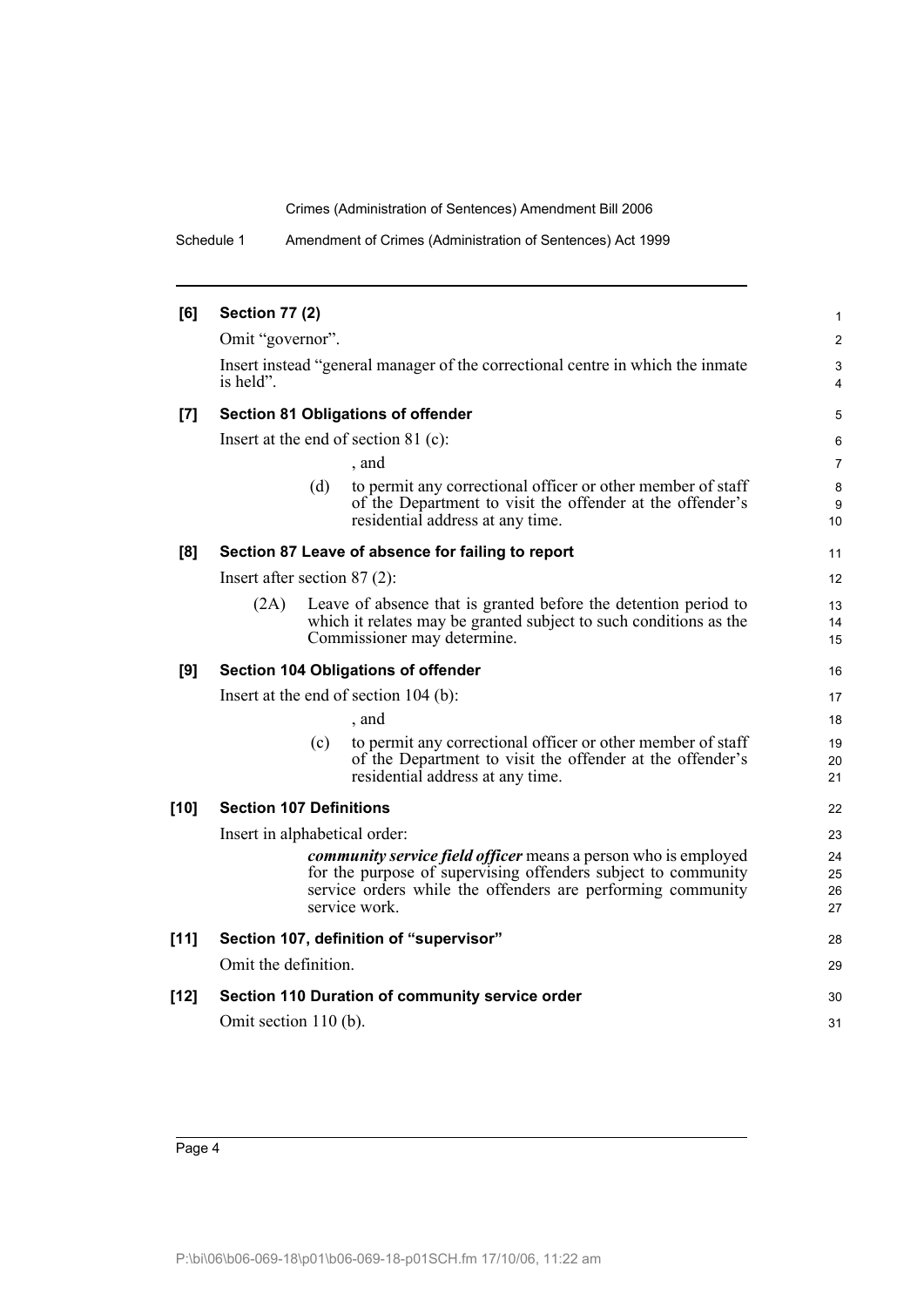| $[13]$ |      |                        | Section 112 Performance of community service work                                                                               | 1                       |  |
|--------|------|------------------------|---------------------------------------------------------------------------------------------------------------------------------|-------------------------|--|
|        |      |                        | Omit "supervisors" from section 112 (1) (b).                                                                                    | $\overline{\mathbf{c}}$ |  |
|        |      |                        | Insert instead "community service field officers".                                                                              | 3                       |  |
| $[14]$ |      |                        | Section 114 Extension of period of community service order                                                                      | 4                       |  |
|        |      |                        | Omit section $114(2)$ .                                                                                                         | 5                       |  |
| $[15]$ |      |                        | Section 115 Revocation of community service orders                                                                              | 6                       |  |
|        |      |                        | Omit section 115 (2B).                                                                                                          | 7                       |  |
| $[16]$ |      |                        | <b>Section 117 Regulations</b>                                                                                                  | 8                       |  |
|        |      |                        | Omit "supervisors" from section $117$ (g).                                                                                      | 9                       |  |
|        |      |                        | Insert instead "community service field officers".                                                                              | 10                      |  |
| $[17]$ |      |                        | Section 128 Conditions of parole generally                                                                                      | 11                      |  |
|        |      |                        | Insert "this Act or" after "standard conditions imposed by" wherever                                                            |                         |  |
|        |      |                        | occurring in section 128 $(1)$ (a) and $(4)$ (a) and $(b)$ .                                                                    | 13                      |  |
| $[18]$ |      | <b>Section 128 (3)</b> |                                                                                                                                 | 14                      |  |
|        |      |                        | Insert "but subject to section 128B," after "subsection (2A),".                                                                 | 15                      |  |
| $[19]$ |      | <b>Section 128B</b>    |                                                                                                                                 | 16                      |  |
|        |      |                        | Insert after section 128A:                                                                                                      | 17                      |  |
|        | 128B |                        | Conditions of parole as to lifetime supervision                                                                                 | 18                      |  |
|        |      | (1)                    | This section applies to an offender serving an existing life                                                                    | 19                      |  |
|        |      |                        | sentence within the meaning of Schedule 1 to the Crimes                                                                         | 20                      |  |
|        |      |                        | (Sentencing Procedure) Act 1999, being an offender in respect of<br>whom a parole order is made as a consequence of the Supreme | 21<br>22                |  |
|        |      |                        | Court having set a non-parole period for the sentence (but not a                                                                | 23                      |  |
|        |      |                        | specified term) under clause 4 of that Schedule.                                                                                | 24                      |  |
|        |      | (2)                    | It is a condition of a parole order for an offender to whom this                                                                | 25                      |  |
|        |      |                        | section applies that, for the whole of the period for which the                                                                 | 26                      |  |
|        |      |                        | parole order is in force:                                                                                                       | 27                      |  |
|        |      |                        | the offender is to be subject to supervision, as prescribed<br>(a)<br>by the regulations, and                                   | 28<br>29                |  |
|        |      |                        | in relation to that supervision, the offender must comply<br>(b)                                                                | 30                      |  |
|        |      |                        | with such obligations as the Commissioner may from time                                                                         | 31                      |  |
|        |      |                        | to time impose on the offender.<br>Note. Unless the parole order is sooner revoked, the effect of this                          | 32<br>33                |  |
|        |      |                        | provision is supervision for life.                                                                                              | 34                      |  |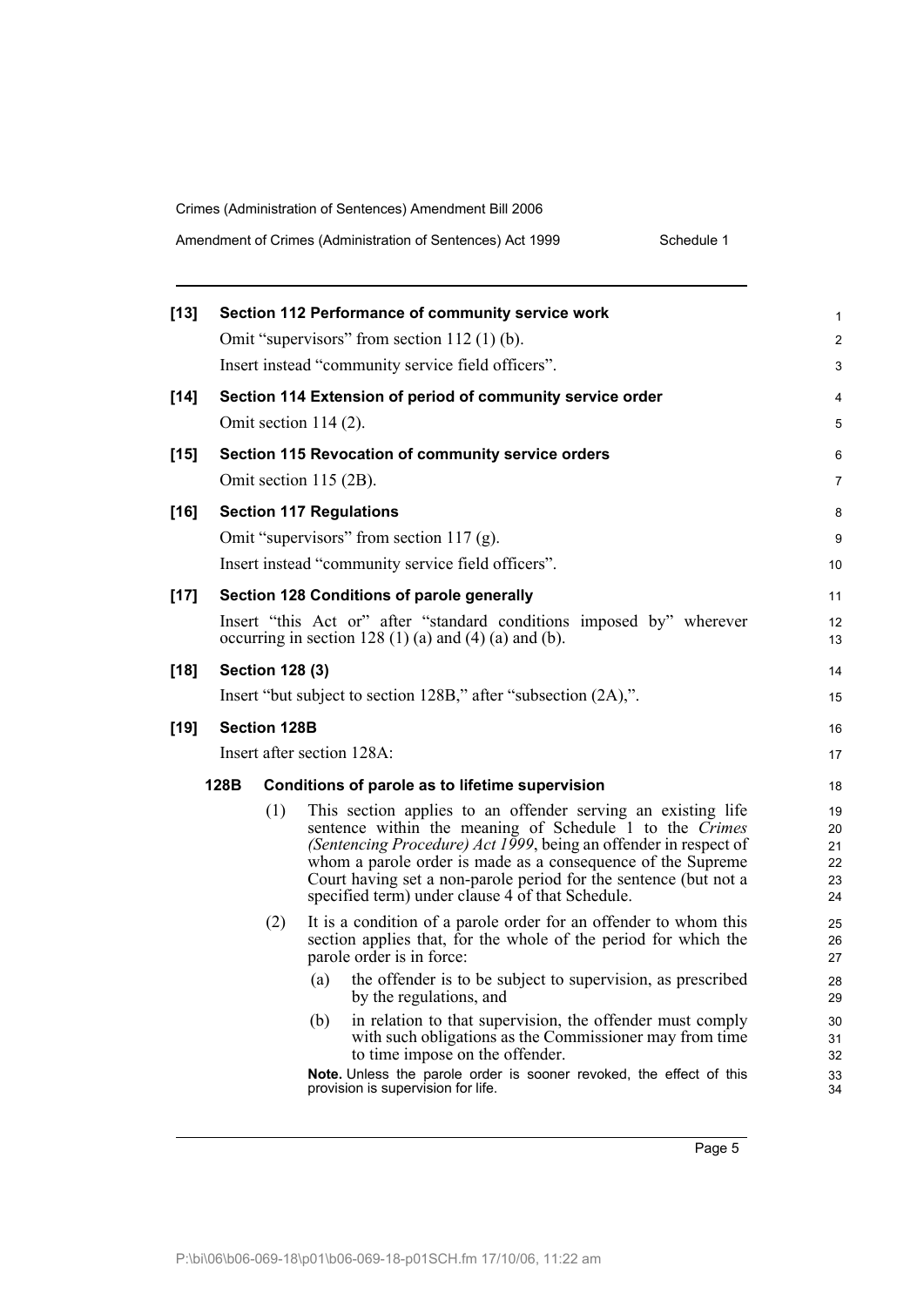Schedule 1 Amendment of Crimes (Administration of Sentences) Act 1999

|        | (3)                                    | This section does not permit the Commissioner to impose any<br>obligations that are inconsistent with any standard conditions<br>imposed by this Act or the regulations or any additional<br>conditions imposed by the sentencing court or the Parole<br>Authority. | $\mathbf{1}$<br>2<br>$\mathsf 3$<br>$\overline{\mathbf{4}}$<br>5 |  |  |
|--------|----------------------------------------|---------------------------------------------------------------------------------------------------------------------------------------------------------------------------------------------------------------------------------------------------------------------|------------------------------------------------------------------|--|--|
| [20]   |                                        | Section 138 Release of offender on parole                                                                                                                                                                                                                           | 6                                                                |  |  |
|        |                                        | Omit "or before" from section 138 (1).                                                                                                                                                                                                                              | 7                                                                |  |  |
| [21]   |                                        | Section 139 Notice to offender of decision to refuse parole                                                                                                                                                                                                         | 8                                                                |  |  |
|        |                                        | Omit "forming an initial intention" from section 139 (1).                                                                                                                                                                                                           | 9                                                                |  |  |
|        |                                        | Insert instead "deciding".                                                                                                                                                                                                                                          | 10                                                               |  |  |
| [22]   | Section 139 (1) (a)                    |                                                                                                                                                                                                                                                                     | 11                                                               |  |  |
|        |                                        | Omit "intention". Insert instead "decision".                                                                                                                                                                                                                        | 12                                                               |  |  |
| $[23]$ | Section 139 (2) (a)                    |                                                                                                                                                                                                                                                                     | 13                                                               |  |  |
|        |                                        | Omit "initial intention". Insert instead "decision".                                                                                                                                                                                                                | 14                                                               |  |  |
| $[24]$ |                                        | <b>Section 141A Submissions by Commissioner</b>                                                                                                                                                                                                                     | 15                                                               |  |  |
|        |                                        | Insert after section $141A(3)$ :                                                                                                                                                                                                                                    | 16                                                               |  |  |
|        | (4)                                    | The regulations may make provision for or with respect to<br>submissions by the Commissioner under this section, including<br>provisions relating to the application of this Subdivision in<br>connection with any such submission.                                 | 17<br>18<br>19<br>20                                             |  |  |
| $[25]$ | order                                  | Section 164A Parole Authority may reinstate revoked periodic detention                                                                                                                                                                                              | 21<br>22                                                         |  |  |
|        | Omit section 164A (1). Insert instead: |                                                                                                                                                                                                                                                                     |                                                                  |  |  |
|        | (1)                                    | If an offender's periodic detention order has been revoked under<br>this Division or under section 179, the Parole Authority:                                                                                                                                       | 24<br>25                                                         |  |  |
|        |                                        | on the application of the offender, and<br>(a)                                                                                                                                                                                                                      | 26                                                               |  |  |
|        |                                        | subject to Part 5 of the Crimes (Sentencing Procedure)<br>(b)<br>Act 1999,                                                                                                                                                                                          | 27<br>28                                                         |  |  |
|        |                                        | may make an order reinstating the offender's revoked periodic<br>detention order in respect of the remaining balance of the<br>offender's sentence.                                                                                                                 | 29<br>30<br>31                                                   |  |  |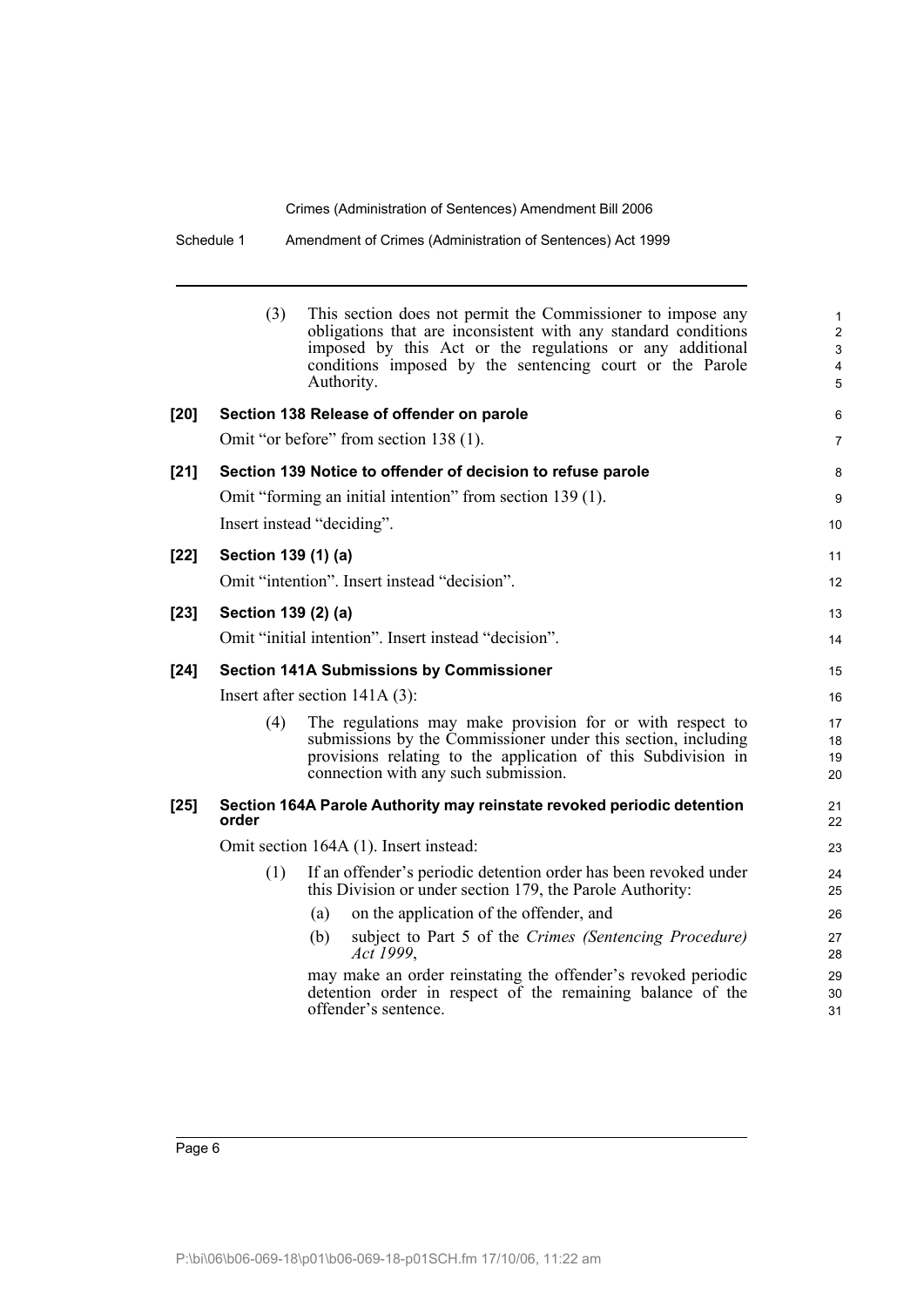|        | (1A)                      |     | Such an application:                                                                                                   | $\mathbf{1}$   |
|--------|---------------------------|-----|------------------------------------------------------------------------------------------------------------------------|----------------|
|        |                           | (a) | may not be made until the offender has, since the periodic                                                             | $\overline{2}$ |
|        |                           |     | detention order was revoked, served at least 3 months of<br>the offender's sentence by way of full-time detention, and | 3<br>4         |
|        |                           | (b) | must state what the offender has done, or is doing, to                                                                 |                |
|        |                           |     | ensure that the offender will not fail to comply with the                                                              | 5<br>6         |
|        |                           |     | offender's obligations under the periodic detention order                                                              | $\overline{7}$ |
|        |                           |     | in the event that it is reinstated.                                                                                    | 8              |
| $[26]$ | detention                 |     | Section 165AA Release of offender pending assessment for home                                                          | 9<br>10        |
|        | section $165AA(1)$ .      |     | Insert "or permitting the offender to remain at large" after "custody" in                                              | 11<br>12       |
| $[27]$ |                           |     | <b>Section 175 Decision after review</b>                                                                               | 13             |
|        |                           |     | Omit section 175 (1A). Insert instead:                                                                                 | 14             |
|        | (1A)                      |     | Despite subsection $(1)$ $(a)$ and $(b)$ , the Parole Authority may not<br>rescind the revocation of:                  | 15<br>16       |
|        |                           | (a) | a periodic detention order of an offender who has failed to                                                            | 17             |
|        |                           |     | apply for, or been refused, leave of absence with respect to<br>3 or more detention periods, or                        | 18<br>19       |
|        |                           | (b) | a periodic detention order that it has revoked under<br>section 163 $(1C)$ , or                                        | 20<br>21       |
|        |                           | (c) | a home detention order that it has revoked under<br>section $167(6)$ ,                                                 | 22<br>23       |
|        |                           |     | except in such circumstances as may be prescribed by the<br>regulations as constituting manifest injustice.            | 24<br>25       |
| $[28]$ | <b>Section 175A</b>       |     |                                                                                                                        | 26             |
|        | Insert after section 175: |     |                                                                                                                        | 27             |
|        | 175A                      |     | Review not available in certain circumstances                                                                          | 28             |
|        |                           |     | If an offender's periodic detention order, home detention order or                                                     | 29             |
|        |                           |     | parole order is revoked within 30 days before the date on which                                                        | 30             |
|        |                           |     | the offender's sentence expires (ignoring any extension of the<br>sentence under section $168(3)$ :                    | 31             |
|        |                           | (a) | the revocation notice referred to in section 173 is not                                                                | 32             |
|        |                           |     | required<br>comply<br>with<br>the<br>of<br>to<br>requirements                                                          | 33<br>34       |
|        |                           |     | section 173 $(2)$ (b) or $(c)$ , and                                                                                   | 35             |
|        |                           | (b) | the offender is not entitled to seek reconsideration of the<br>revocation of the order under section 174.              | 36<br>37       |
|        |                           |     |                                                                                                                        |                |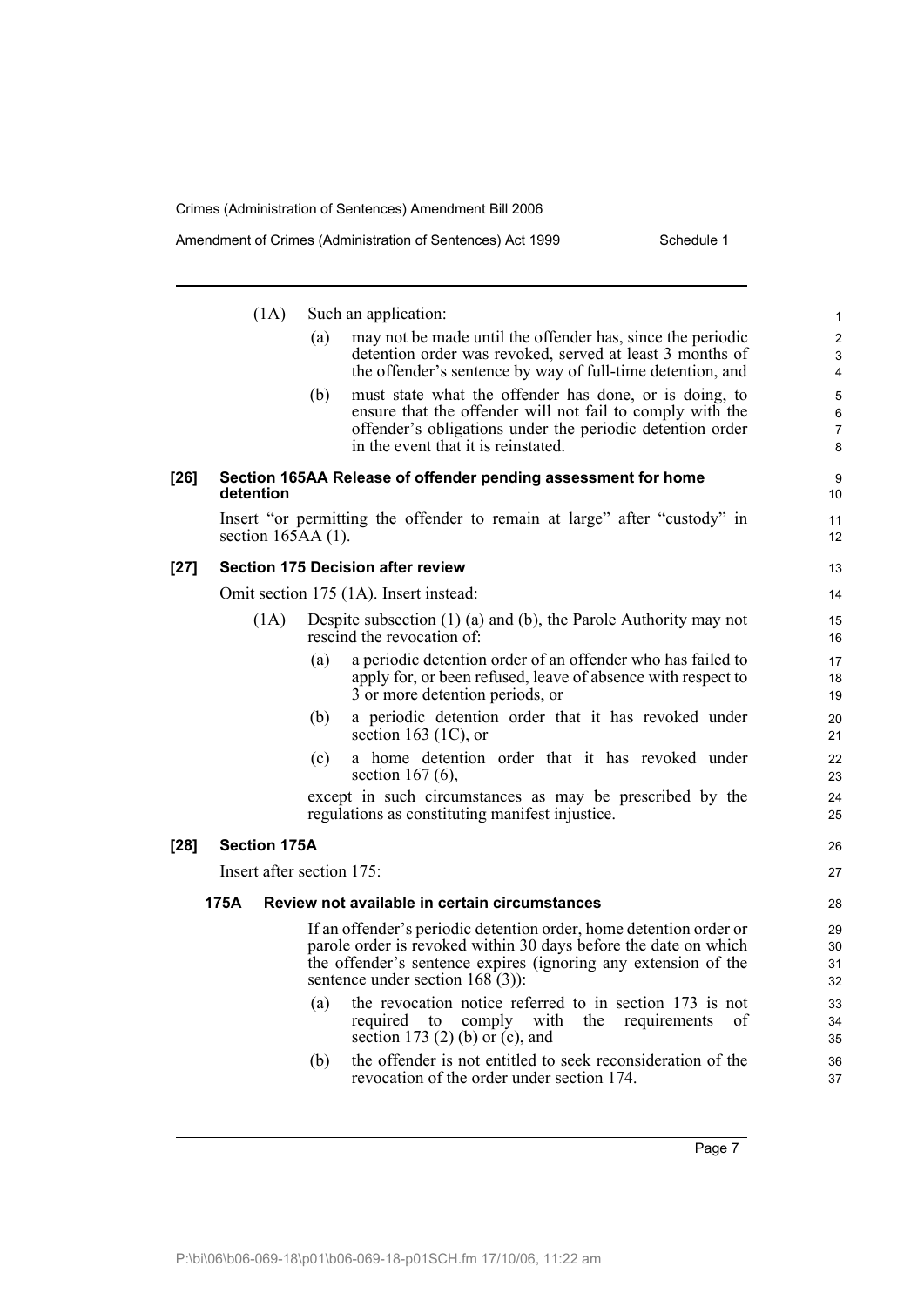| Schedule 1 |  | Amendment of Crimes (Administration of Sentences) Act 1999 |
|------------|--|------------------------------------------------------------|
|------------|--|------------------------------------------------------------|

| $[29]$ |                        | Section 181 Warrants committing offenders to correctional centres                                                                                                                                                      | $\mathbf{1}$         |
|--------|------------------------|------------------------------------------------------------------------------------------------------------------------------------------------------------------------------------------------------------------------|----------------------|
|        |                        | Insert after section 181 (1A):                                                                                                                                                                                         | $\overline{2}$       |
|        | (1B)                   | The Parole Authority may, by order, recall or suspend any<br>warrant that it has issued under this section.                                                                                                            | 3<br>4               |
| $[30]$ | <b>Section 181 (2)</b> |                                                                                                                                                                                                                        | 5                    |
|        |                        | Insert "or order" after "warrant".                                                                                                                                                                                     | 6                    |
| $[31]$ | <b>Section 181 (3)</b> |                                                                                                                                                                                                                        | 7                    |
|        | Omit "A warrant".      |                                                                                                                                                                                                                        | 8                    |
|        |                        | Insert instead "Subject to any order under subsection (1B), a warrant".                                                                                                                                                | 9                    |
| $[32]$ | <b>Section 181 (4)</b> |                                                                                                                                                                                                                        | 10                   |
|        |                        | Insert "or orders" after "warrants".                                                                                                                                                                                   | 11                   |
| $[33]$ |                        | <b>Section 185 Functions of Parole Authority</b>                                                                                                                                                                       | 12                   |
|        |                        | Insert after section $185(3)$ :                                                                                                                                                                                        | 13                   |
|        | (4)                    | The regulations may make provision for or with respect to<br>submissions by the Commissioner under this section.                                                                                                       | 14<br>15             |
| $[34]$ |                        | Section 190 Rights of parties making submissions                                                                                                                                                                       | 16                   |
|        |                        | Omit "147 (3)" from section 190 (3). Insert instead "147 (2)".                                                                                                                                                         | 17                   |
| $[35]$ |                        | Section 193A Access to documents held by Parole Authority                                                                                                                                                              | 18                   |
|        |                        | Insert ", but only to the extent to which those documents indicate the measures<br>that the offender has taken, or is taking, to address his or her offending<br>behaviour" after "the offender" in section 193A (2).  | 19<br>20<br>21       |
| $[36]$ |                        | <b>Sections 235E-235G</b>                                                                                                                                                                                              | 22                   |
|        |                        | Insert after section 235D:                                                                                                                                                                                             | 23                   |
|        | 235E                   | Functions of community service field officers                                                                                                                                                                          | 24                   |
|        | (1)                    | In this section:                                                                                                                                                                                                       | 25                   |
|        |                        | <i>community service field officer means a person who is employed</i><br>for the purpose of supervising offenders subject to community<br>service orders while the offenders are performing community<br>service work. | 26<br>27<br>28<br>29 |
|        | (2)                    | The functions of community service field officers are to be as<br>determined from time to time by the Commissioner.                                                                                                    | 30<br>31             |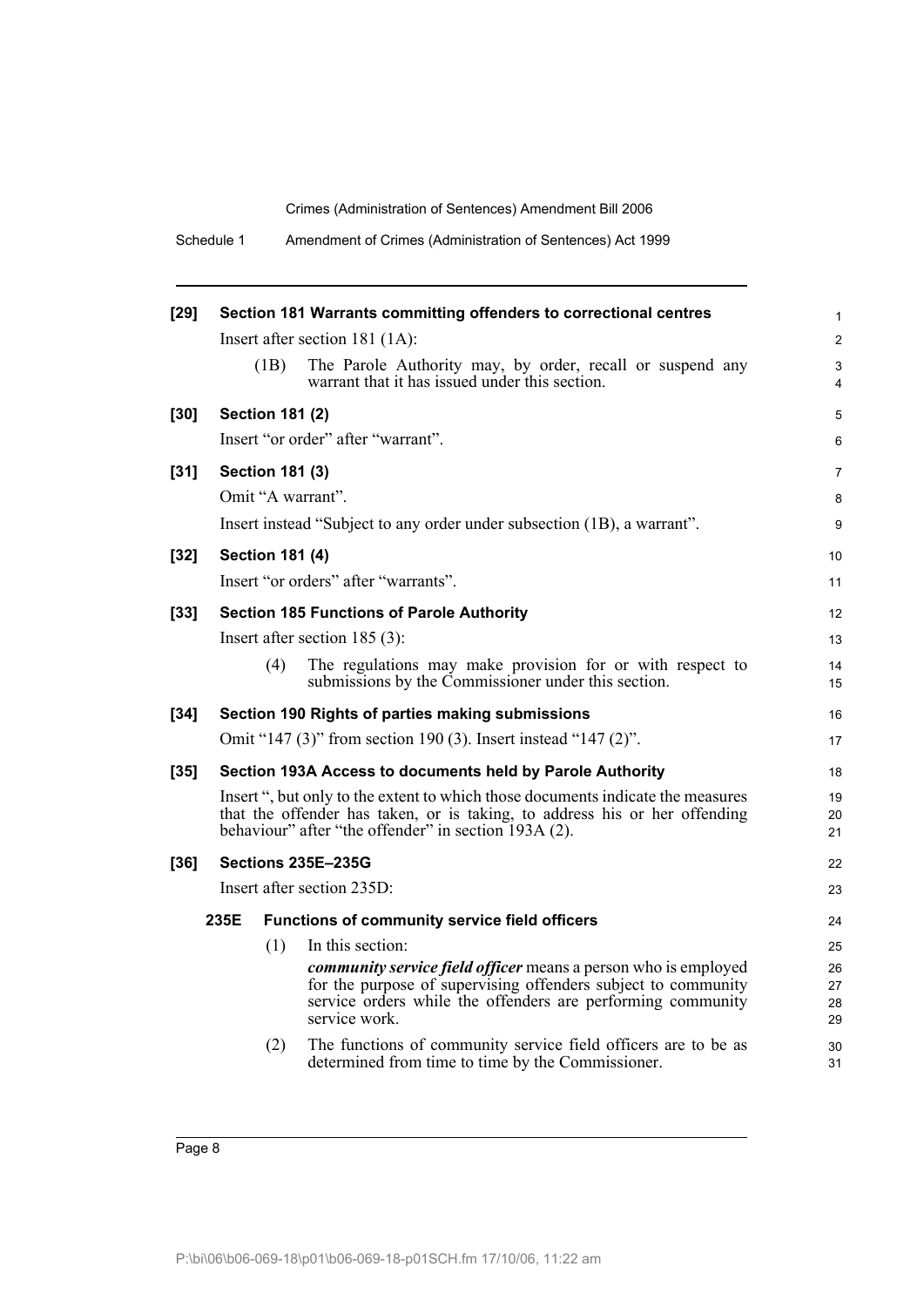#### Amendment of Crimes (Administration of Sentences) Act 1999 Schedule 1

|      | (3) | Community service field officers must at all times exercise their<br>functions in such manner as the Commissioner, having regard to<br>current circumstances, may from time to time direct.                                                                                                                                    | $\mathbf{1}$<br>$\overline{2}$<br>3 |
|------|-----|--------------------------------------------------------------------------------------------------------------------------------------------------------------------------------------------------------------------------------------------------------------------------------------------------------------------------------|-------------------------------------|
| 235F |     | <b>Common work sites</b>                                                                                                                                                                                                                                                                                                       | 4                                   |
|      | (1) | At any place at which both offenders under periodic detention<br>orders and offenders under community service orders are<br>carrying out community service work:                                                                                                                                                               | 5<br>6<br>$\overline{7}$            |
|      |     | any periodic detention field officer who is authorised by<br>(a)<br>the Commissioner in that regard may exercise the<br>functions of a community service field officer, and                                                                                                                                                    | 8<br>9<br>10                        |
|      |     | any community service field officer who is authorised by<br>(b)<br>the Commissioner in that regard may exercise the<br>functions of a periodic detention field officer.                                                                                                                                                        | 11<br>12<br>13                      |
|      | (2) | In this section:                                                                                                                                                                                                                                                                                                               | 14                                  |
|      |     | <i>community service field officer</i> has the same meaning as it has in<br>section 235E.                                                                                                                                                                                                                                      | 15<br>16                            |
|      |     | <i>periodic detention field officer</i> has the same meaning as it has in<br>section $235D$ .                                                                                                                                                                                                                                  | 17<br>18                            |
| 235G |     | <b>Functions of Departmental compliance and monitoring officers</b>                                                                                                                                                                                                                                                            | 19                                  |
|      | (1) | The Commissioner may appoint any member of staff of the<br>Department (including any correctional officer or probation and<br>parole officer) as a compliance and monitoring officer.                                                                                                                                          | 20<br>21<br>22                      |
|      | (2) | A compliance and monitoring officer may, in relation to an<br>offender who is outside a correctional centre, exercise such of the<br>following functions as are specified in the instrument of his or her<br>appointment as a compliance and monitoring officer or in a<br>subsequent instrument executed by the Commissioner: | 23<br>24<br>25<br>26<br>27          |
|      |     | the functions of a correctional officer in relation to the<br>(a)<br>arrest of offenders under section 39 in relation to the arrest<br>of inmates unlawfully absent from custody,                                                                                                                                              | 28<br>29<br>30                      |
|      |     | (b)<br>the functions of a correctional officer under the regulations<br>in relation to the testing of offenders for the presence of<br>alcohol or drugs,                                                                                                                                                                       | 31<br>32<br>33                      |
|      |     | the functions of a correctional officer under Part 4A of the<br>(c)<br>Summary Offences Act 1988 in relation to offences relating<br>to places of detention,                                                                                                                                                                   | 34<br>35<br>36                      |
|      |     | (d)<br>such other functions as are ancillary to the functions<br>referred to in the foregoing paragraphs.                                                                                                                                                                                                                      | 37<br>38                            |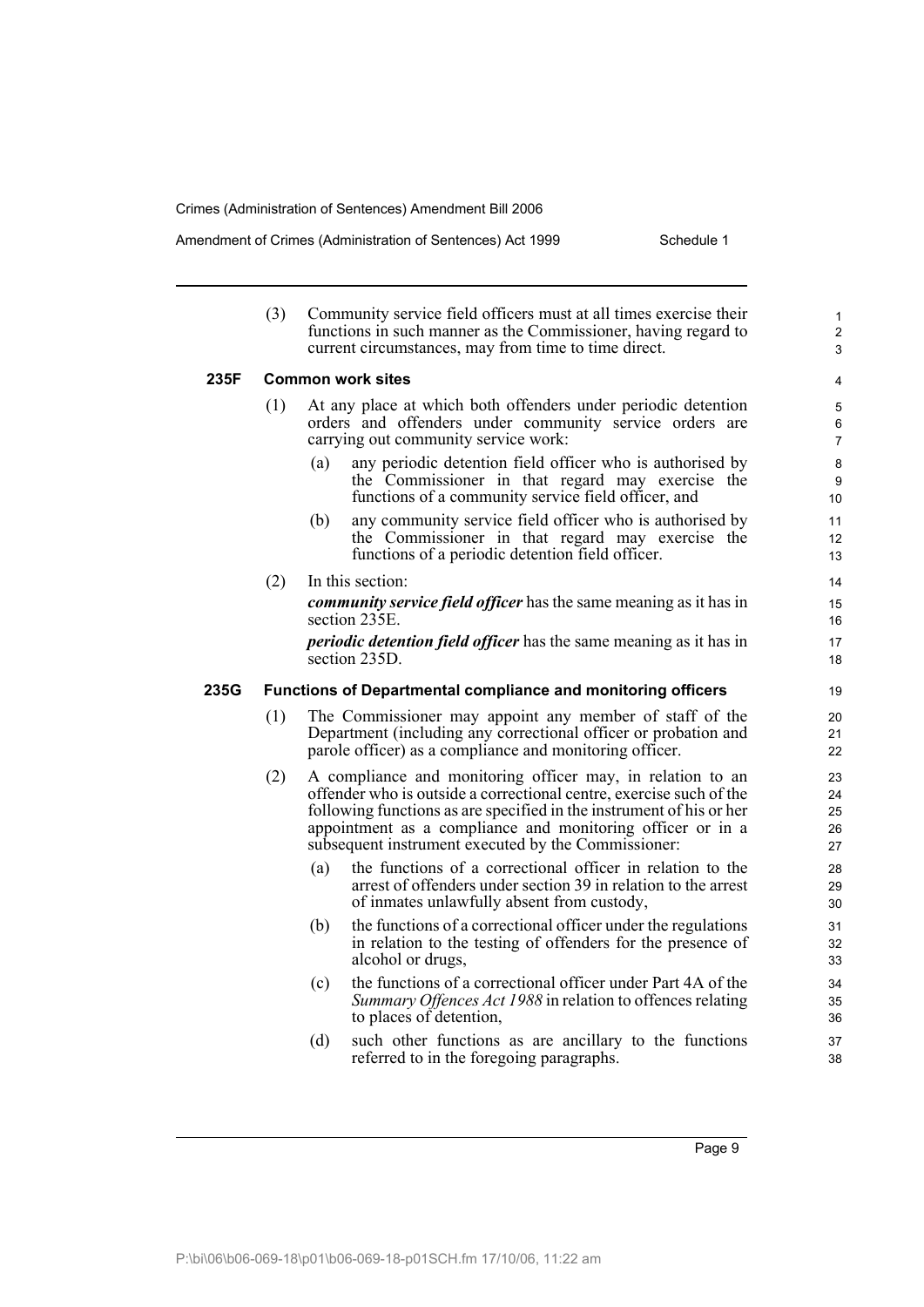Schedule 1 Amendment of Crimes (Administration of Sentences) Act 1999

|        | (3)                   | The functions referred to in subsection $(2)$ may be exercised in<br>relation to an offender, in accordance with the legislative                                                                | $\mathbf{1}$<br>$\overline{2}$ |
|--------|-----------------------|-------------------------------------------------------------------------------------------------------------------------------------------------------------------------------------------------|--------------------------------|
|        |                       | provisions under which they arise, wherever the offender may be.                                                                                                                                | 3                              |
|        |                       | Note. For example, the functions conferred by this section may be<br>exercised:                                                                                                                 | 4<br>5                         |
|        |                       | in relation to an inmate under Part 2 who is absent from a<br>(a)<br>correctional centre, and                                                                                                   | 6<br>7                         |
|        |                       | in relation to an offender under Part 3 who has failed to report as<br>(b)<br>required during a detention period, and                                                                           | 8<br>9                         |
|        |                       | in relation to an offender under Part 4 who is absent from home<br>(c)<br>during the period of a home detention order, and                                                                      | 10<br>11                       |
|        |                       | in relation to an offender under Part 5 while required to be<br>(d)<br>performing community service work.                                                                                       | 12<br>13                       |
|        | (4)                   | Subsection (3) is not to be construed as conferring on a<br>compliance and monitoring officer any power to enter premises<br>otherwise than with the consent of the occupier of those premises. | 14<br>15<br>16                 |
|        | (5)                   | In this section, <i>offender</i> means:                                                                                                                                                         | 17                             |
|        |                       | an inmate referred to in Part 2 who is absent from a<br>(a)<br>correctional centre, or                                                                                                          | 18<br>19                       |
|        |                       | an offender referred to in Part 3, 4 or 5.<br>(b)                                                                                                                                               | 20                             |
| $[37]$ |                       | Section 236F Testing of staff for alcohol and prohibited drugs                                                                                                                                  | 21                             |
|        |                       | Insert "and, in particular, on the basis of the results of previous testing" after<br>"basis" in section $236F(2)$ .                                                                            | 22<br>23                       |
| [38]   |                       | Schedule 5 Savings, transitional and other provisions                                                                                                                                           | 24                             |
|        |                       | Insert at the end of clause $1(1)$ :                                                                                                                                                            | 25                             |
|        |                       | Crimes (Administration of Sentences) Amendment Act 2006                                                                                                                                         | 26                             |
| [39]   | Schedule 5, Part 11   |                                                                                                                                                                                                 | 27                             |
|        | Insert after Part 10: |                                                                                                                                                                                                 | 28                             |
|        | Part 11               | Provisions consequent on enactment of                                                                                                                                                           | 29                             |
|        |                       | <b>Crimes (Administration of Sentences)</b><br><b>Amendment Act 2006</b>                                                                                                                        | 30                             |
|        |                       |                                                                                                                                                                                                 | 31                             |
|        | 89                    | <b>Definition</b>                                                                                                                                                                               | 32                             |
|        |                       | In this Part:                                                                                                                                                                                   | 33                             |
|        |                       | the 2006 amending Act means the Crimes (Administration of<br>Sentences) Amendment Act 2006.                                                                                                     | 34<br>35                       |
|        |                       |                                                                                                                                                                                                 |                                |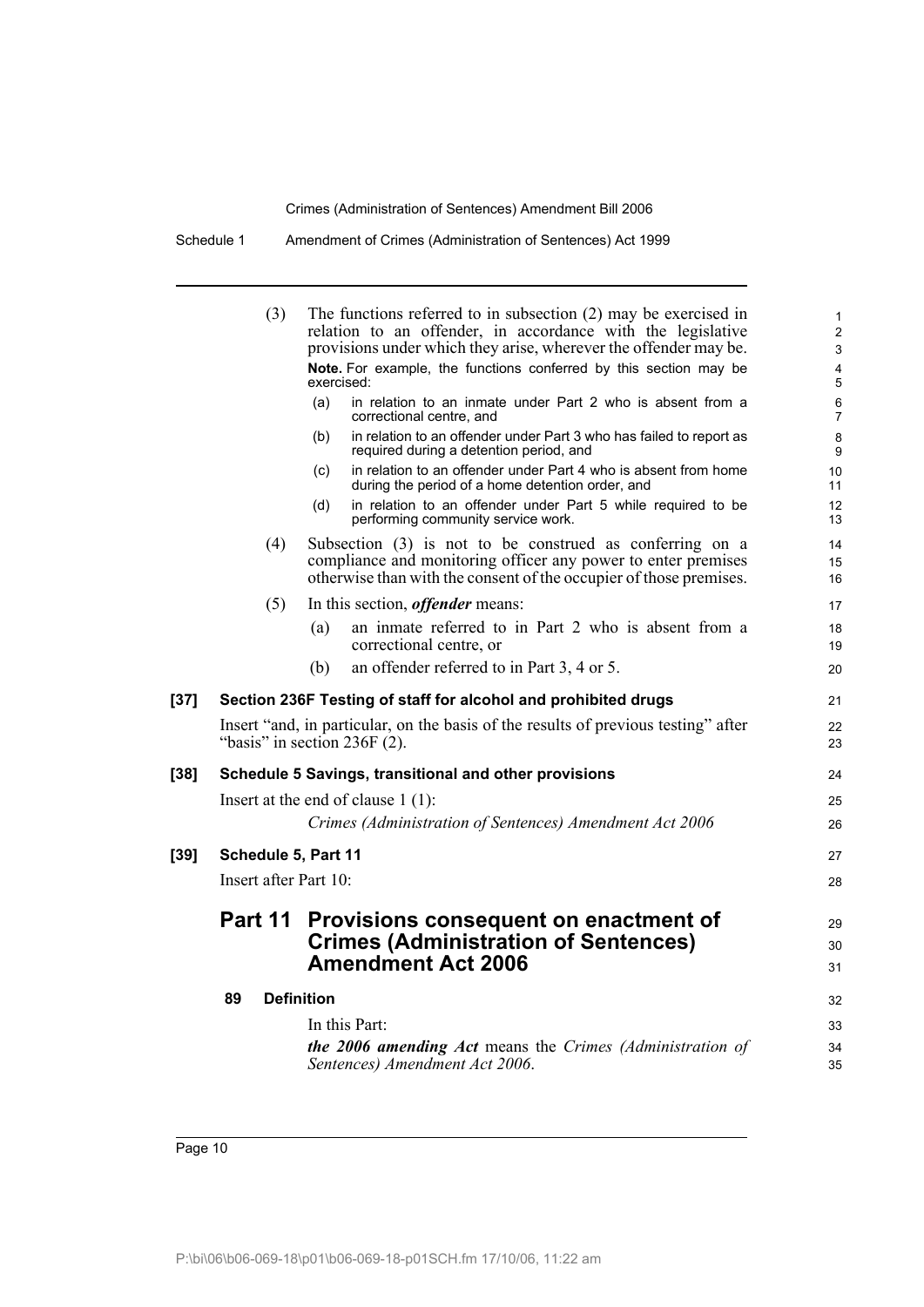Amendment of Crimes (Administration of Sentences) Act 1999 Schedule 1

| 90 | Duration of community service orders                                                                                           | $\mathbf{1}$            |
|----|--------------------------------------------------------------------------------------------------------------------------------|-------------------------|
|    | Section 110, as amended by the 2006 amending Act, extends to                                                                   | $\overline{\mathbf{c}}$ |
|    | any community service order in force before the commencement                                                                   | $\mathfrak{S}$          |
|    | of that amendment.                                                                                                             | $\overline{4}$          |
| 91 | Reinstatement of revoked periodic detention orders                                                                             | 5                       |
|    | Section 164A, as in force immediately before it was amended by                                                                 | 6                       |
|    | the 2006 amending Act, continues to apply to any application                                                                   | $\overline{7}$          |
|    | made before the commencement of that amendment as if that Act<br>had not been enacted.                                         | $\bf 8$                 |
|    |                                                                                                                                | 9                       |
| 92 | Rescission of revocation of certain orders                                                                                     | 10                      |
|    | Section 175, as amended by the 2006 amending Act, extends to                                                                   | 11                      |
|    | any periodic detention order or home detention order that had                                                                  | 12                      |
|    | been revoked before the commencement of that amendment.                                                                        | 13                      |
| 93 | Review of revocation of certain orders                                                                                         | 14                      |
|    | Section 175A, as inserted by the 2006 amending Act, extends to                                                                 | 15                      |
|    | any periodic detention order, home detention order or parole                                                                   | 16                      |
|    | order that had been revoked before the commencement of that<br>amendment, other than an order in respect of which the offender | 17<br>18                |
|    | had, before the commencement of that amendment, notified the                                                                   | 19                      |
|    | Secretary of the Parole Authority under section 174 of the                                                                     | 20                      |
|    | offender's intention to make submissions to the Parole Authority.                                                              | 21                      |
| 94 | <b>Suspension of warrants of commitment</b>                                                                                    | 22                      |
|    | Section 181, as amended by the 2006 amending Act, extends to                                                                   | 23                      |
|    | any warrant issued under that section before the commencement                                                                  | 24                      |
|    | of those amendments.                                                                                                           | 25                      |
| 95 | References to "governor"                                                                                                       | 26                      |
|    | On and from the date on which the 2006 amending Act                                                                            | 27                      |
|    | substitutes references in this Act to "governor" with references to                                                            | 28                      |
|    | "general manager", a reference in any other Act or instrument to                                                               | 29                      |
|    | the governor of a correctional centre is taken to be a reference to                                                            | 30                      |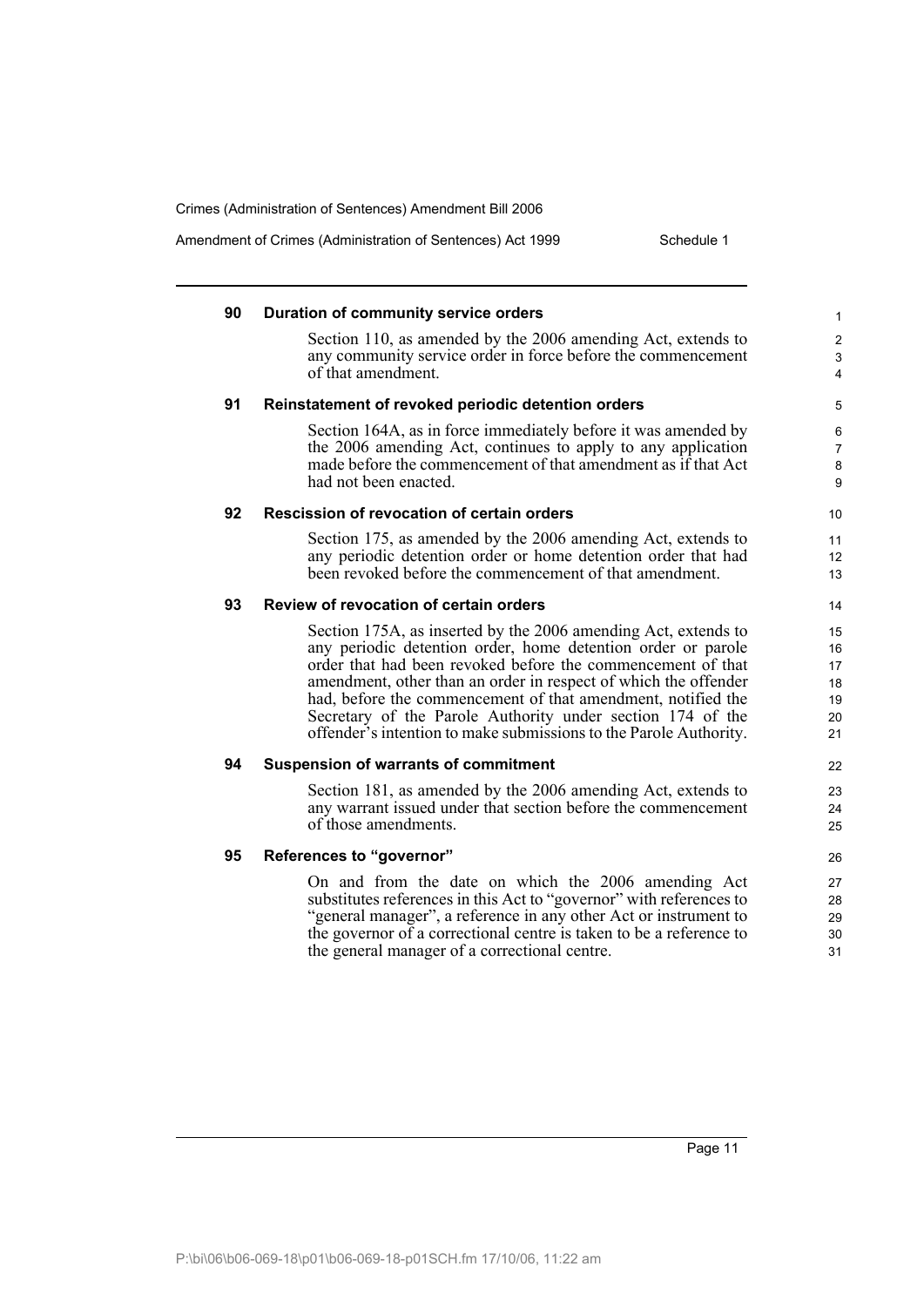1 2

Schedule 2 Amendment of Crimes (Administration of Sentences) Regulation 2001

### <span id="page-19-0"></span>**Schedule 2 Amendment of Crimes (Administration of Sentences) Regulation 2001**

|     |      |                       |                          | (Section 4)                                                                                                                                                                      | 3              |
|-----|------|-----------------------|--------------------------|----------------------------------------------------------------------------------------------------------------------------------------------------------------------------------|----------------|
| [1] |      |                       |                          | Clause 216 Imposition and extension of supervision conditions                                                                                                                    | 4              |
|     |      |                       |                          | Insert after clause $216(2B)$ :                                                                                                                                                  | 5              |
|     |      | (2C)                  |                          | Subclauses $(1)$ – $(2B)$ do not apply to an offender to whom<br>section 128B of the Act applies.                                                                                | 6<br>7         |
| [2] |      | <b>Clause 216 (3)</b> |                          |                                                                                                                                                                                  | 8              |
|     |      |                       |                          | Omit the subclause. Insert instead:                                                                                                                                              | 9              |
|     |      | (3)                   |                          | For the purposes of section 128 (3) of the Act:                                                                                                                                  | 10             |
|     |      |                       | (a)                      | the prescribed supervision for an offender (other than an<br>offender to whom section 128B of the Act applies) is<br>supervision by a probation and parole officer, and          | 11<br>12<br>13 |
|     |      |                       | (b)                      | the prescribed supervision for an offender to whom section<br>128B of the Act applies is supervision by a probation and<br>parole officer or by some other Departmental officer. | 14<br>15<br>16 |
| [3] |      |                       |                          | <b>Clause 217 Supervision conditions generally</b>                                                                                                                               | 17             |
|     |      |                       |                          | Insert after clause $217(4)$ :                                                                                                                                                   | 18             |
|     |      | (5)                   |                          | Subclauses $(3)$ and $(4)$ do not apply to an offender to whom<br>section 128B of the Act applies.                                                                               | 19<br>20       |
| [4] |      |                       |                          | Clause 218 Variation of conditions so as to require supervision                                                                                                                  | 21             |
|     |      |                       |                          | Insert at the end of the clause:                                                                                                                                                 | 22             |
|     |      | (2)                   |                          | This clause does not apply to an offender to whom section 128B<br>of the Act applies.                                                                                            | 23<br>24       |
| [5] |      | Clause 218A           |                          |                                                                                                                                                                                  | 25             |
|     |      |                       | Insert after clause 218: |                                                                                                                                                                                  | 26             |
|     | 218A |                       |                          | Commissioner to review supervision obligations for offenders<br>serving existing life sentences                                                                                  | 27<br>28       |
|     |      | (1)                   |                          | This clause applies to an offender to whom section 128B of the<br>Act applies.                                                                                                   | 29<br>30       |
|     |      | (2)                   |                          | An offender's section 128B obligations must be reviewed by the<br>Commissioner at intervals of not more than 12 months.                                                          | 31<br>32       |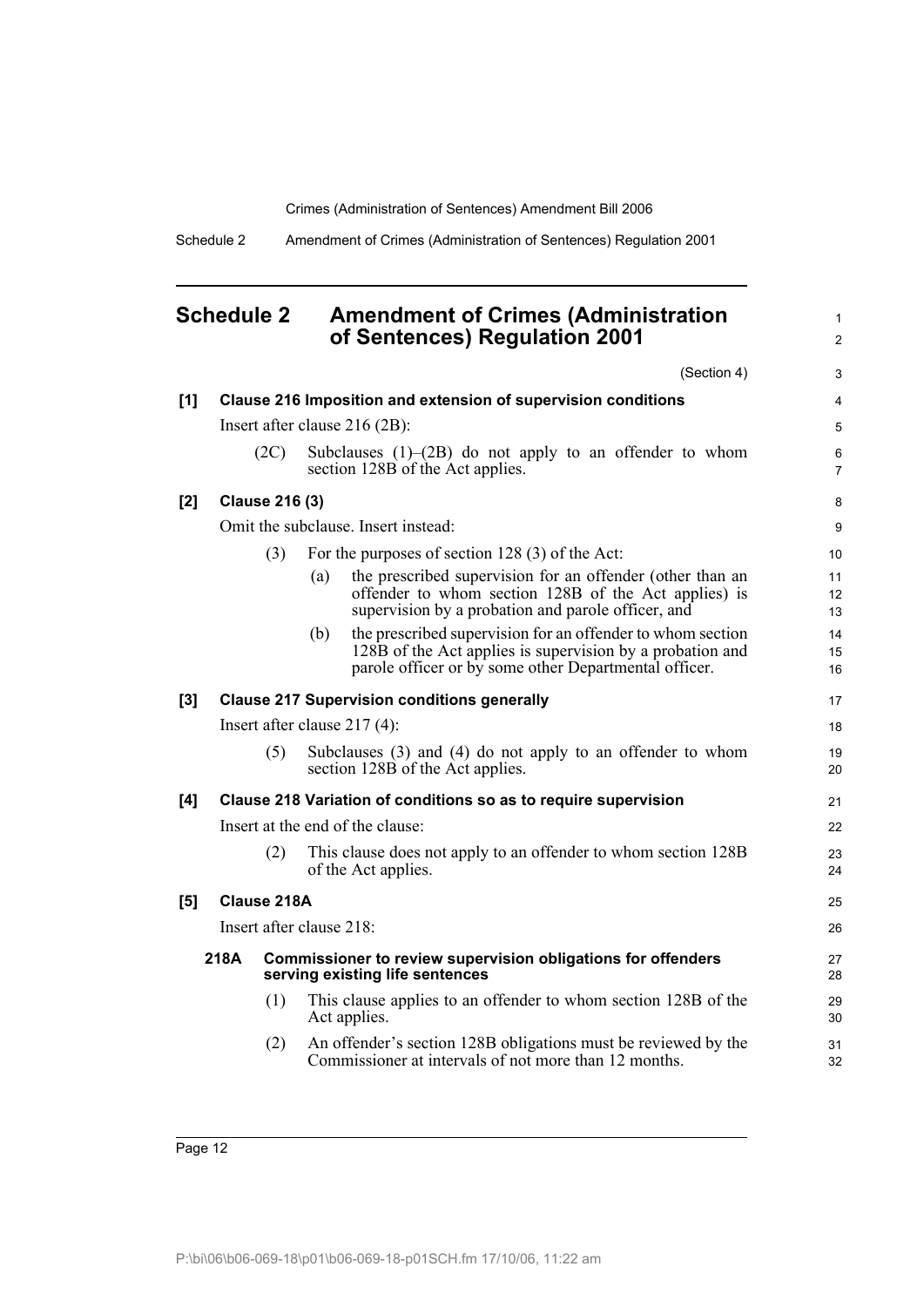Amendment of Crimes (Administration of Sentences) Regulation 2001 Schedule 2

- (3) As soon as practicable after imposing any section 128B obligations on an offender, the Commissioner must notify the Parole Authority of that fact.
- (4) In this clause, *section 128B obligation* means an obligation to which an offender is subject under section  $128B(2)$  (b) of the Act.